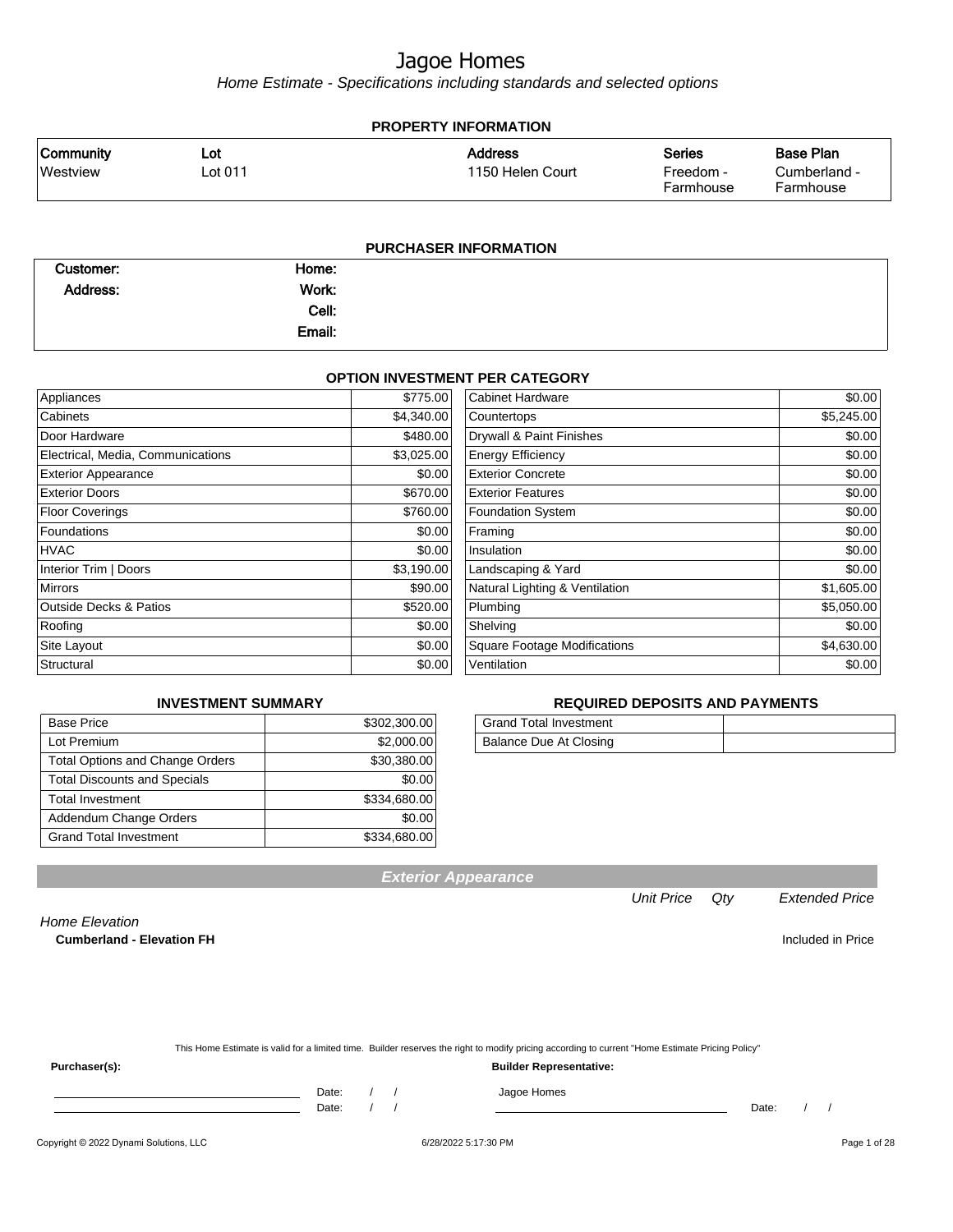|                                                            |                                                                                                                                                                             | <b>PROPERTY INFORMATION</b>                                                                                                                      |                                         |     |                                               |
|------------------------------------------------------------|-----------------------------------------------------------------------------------------------------------------------------------------------------------------------------|--------------------------------------------------------------------------------------------------------------------------------------------------|-----------------------------------------|-----|-----------------------------------------------|
| Community<br>Westview                                      | Lot<br>Lot 011                                                                                                                                                              | <b>Address</b><br>1150 Helen Court                                                                                                               | <b>Series</b><br>Freedom -<br>Farmhouse |     | <b>Base Plan</b><br>Cumberland -<br>Farmhouse |
|                                                            |                                                                                                                                                                             | <b>Exterior Appearance</b>                                                                                                                       |                                         |     |                                               |
|                                                            |                                                                                                                                                                             |                                                                                                                                                  | <b>Unit Price</b>                       | Qty | <b>Extended Price</b>                         |
| <b>Cultured Stone</b><br><b>Cultured Stone</b>             |                                                                                                                                                                             |                                                                                                                                                  |                                         |     | \$0.00                                        |
| Color                                                      | Selected Color: Ledgestone KY                                                                                                                                               |                                                                                                                                                  |                                         |     | Included in Price                             |
| Drop Brick Ledge<br>Drop Brick Ledge, Included             |                                                                                                                                                                             |                                                                                                                                                  |                                         |     | \$0.00                                        |
| <b>Brick Skirt</b><br><b>Brick Skirt</b>                   |                                                                                                                                                                             |                                                                                                                                                  |                                         |     | \$0.00                                        |
| <b>Brick Color</b>                                         |                                                                                                                                                                             |                                                                                                                                                  |                                         |     |                                               |
|                                                            | Selected Brick Color: Brownstone                                                                                                                                            |                                                                                                                                                  |                                         |     | Included in Price                             |
|                                                            |                                                                                                                                                                             | <b>Foundation System</b>                                                                                                                         |                                         |     |                                               |
|                                                            |                                                                                                                                                                             |                                                                                                                                                  | <b>Unit Price</b>                       | Qty | <b>Extended Price</b>                         |
| <b>Foundation System</b><br><b>Insulated Concrete Slab</b> |                                                                                                                                                                             |                                                                                                                                                  |                                         |     | Included in Price                             |
|                                                            |                                                                                                                                                                             | <b>Energy Efficiency</b>                                                                                                                         |                                         |     |                                               |
|                                                            |                                                                                                                                                                             |                                                                                                                                                  | <b>Unit Price</b>                       | Qty | <b>Extended Price</b>                         |
| <b>HERS Rating</b>                                         | HERS Rated Home (Less than 85 Score)                                                                                                                                        |                                                                                                                                                  |                                         |     | Included in Price                             |
|                                                            | Note - Jagoe Homes receives all applicable rebates for energy efficiency, utilities,<br>manufacturers, etc. Rebates have been reflected as a discount in Base Price of Home |                                                                                                                                                  |                                         |     |                                               |
|                                                            |                                                                                                                                                                             | <b>Square Footage Modifications</b>                                                                                                              |                                         |     |                                               |
|                                                            |                                                                                                                                                                             |                                                                                                                                                  | <b>Unit Price</b>                       | Qty | <b>Extended Price</b>                         |
| <b>Square Footage Modifications</b>                        | <b>Convert Two-Story Foyer to 4th Bedroom</b>                                                                                                                               |                                                                                                                                                  |                                         |     | \$4,630.00                                    |
|                                                            |                                                                                                                                                                             | <b>Structura</b>                                                                                                                                 |                                         |     |                                               |
|                                                            |                                                                                                                                                                             |                                                                                                                                                  | <b>Unit Price</b>                       | Qty | <b>Extended Price</b>                         |
| Concrete Slab<br>Barrier, Termite Warranty 1 year          | Concrete Slab 4" thick (avg), 3500 psi, Slab fill 6" minimum, 6 mil polyethylene Vapor                                                                                      |                                                                                                                                                  |                                         |     | Included in Price                             |
| <b>Foundation Drain</b>                                    | <b>Foundation Drain - Gravel French Drain</b>                                                                                                                               |                                                                                                                                                  |                                         |     | Included in Price                             |
|                                                            |                                                                                                                                                                             | This Home Estimate is valid for a limited time. Builder reserves the right to modify pricing according to current "Home Estimate Pricing Policy" |                                         |     |                                               |
| Purchaser(s):                                              |                                                                                                                                                                             | <b>Builder Representative:</b>                                                                                                                   |                                         |     |                                               |
|                                                            | Date:<br>Date:                                                                                                                                                              | Jagoe Homes<br>$\sqrt{2}$<br>$\sqrt{ }$                                                                                                          |                                         |     | Date:<br>$\sqrt{2}$<br>$\prime$               |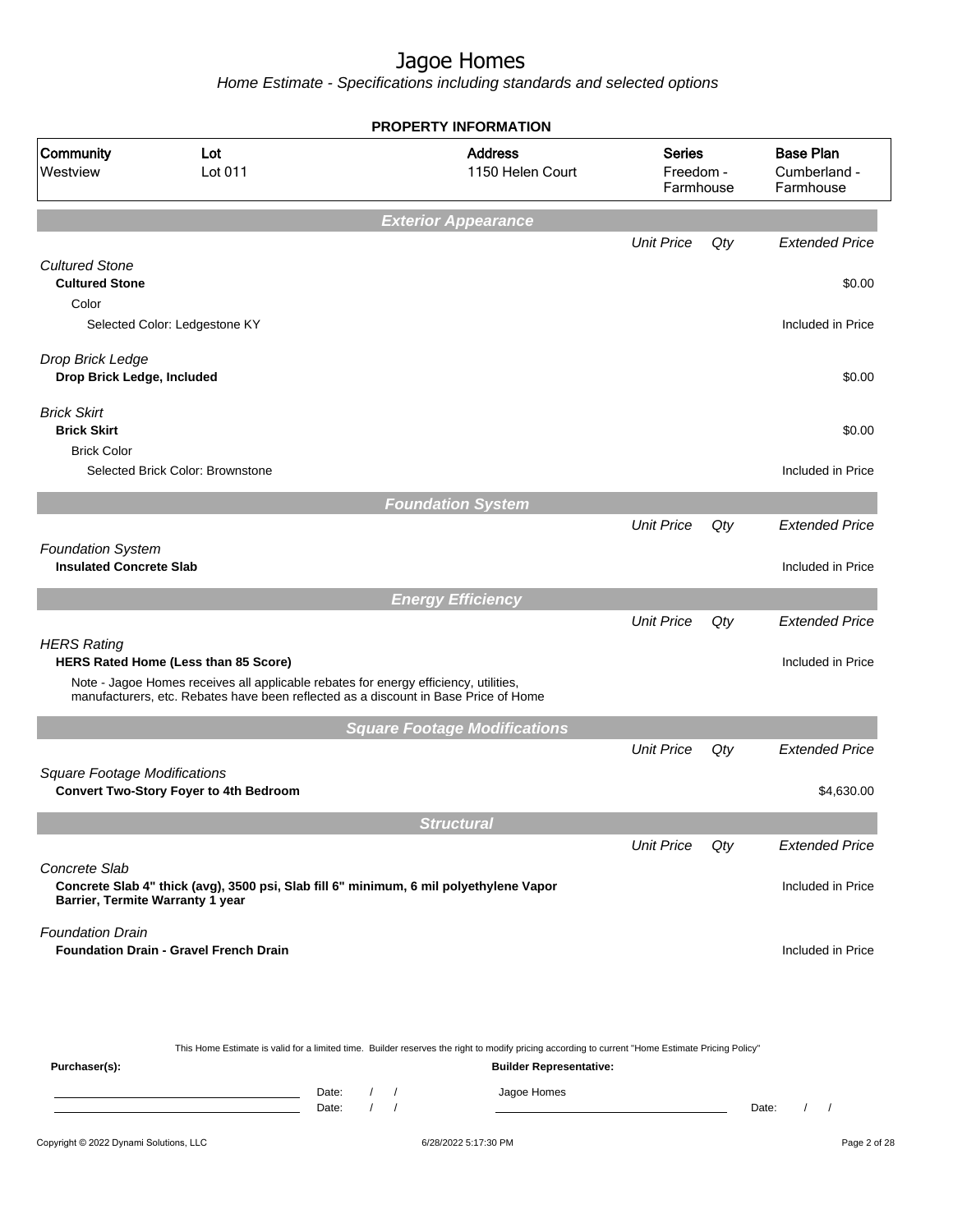Home Estimate - Specifications including standards and selected options

|                                          |                                                                                         | <b>PROPERTY INFORMATION</b>        |                                         |     |                                               |
|------------------------------------------|-----------------------------------------------------------------------------------------|------------------------------------|-----------------------------------------|-----|-----------------------------------------------|
| Community<br>Westview                    | Lot<br>Lot 011                                                                          | <b>Address</b><br>1150 Helen Court | <b>Series</b><br>Freedom -<br>Farmhouse |     | <b>Base Plan</b><br>Cumberland -<br>Farmhouse |
|                                          |                                                                                         | <b>Outside Decks &amp; Patios</b>  |                                         |     |                                               |
|                                          |                                                                                         |                                    | <b>Unit Price</b>                       | Qty | <b>Extended Price</b>                         |
|                                          | Outside Retreat Concrete Patio or Covered Patio                                         |                                    |                                         |     |                                               |
|                                          | 12' Wide x 12' Deep Concrete Patio, 3500 psi                                            |                                    |                                         |     | \$520.00                                      |
| Finish                                   |                                                                                         |                                    |                                         |     |                                               |
|                                          | Selected Finish: Broom Finish                                                           |                                    |                                         |     | Included in Price                             |
|                                          |                                                                                         | <b>Exterior Doors</b>              |                                         |     |                                               |
|                                          |                                                                                         |                                    | <b>Unit Price</b>                       | Qty | <b>Extended Price</b>                         |
| Front Entry Door                         |                                                                                         |                                    |                                         |     |                                               |
|                                          | HD Smooth Steel 3/0 Painted 4 Lite Hollister MHD-404-S04-1                              |                                    |                                         |     | Included in Price                             |
|                                          | Consult with Design Coordinator for Glass Pattern, Door Handle, and Paint Selections.   |                                    |                                         |     |                                               |
| <b>Glass Pattern</b>                     | Selected Glass Pattern: Clear                                                           |                                    |                                         |     | Included in Price                             |
|                                          |                                                                                         |                                    |                                         |     |                                               |
|                                          | 16' Craftsman Garage Overhead Door<br>Farmhouse Carriage House Stamped 16x7 Garage Door |                                    |                                         |     | Included in Price                             |
|                                          | CHI 5250   Stamped Carriage House Steel   No Decorative Hardware                        |                                    |                                         |     |                                               |
| Color                                    |                                                                                         |                                    |                                         |     |                                               |
| Selected Color: White                    |                                                                                         |                                    |                                         |     | Included in Price                             |
| Dining Area Patio Door                   |                                                                                         |                                    |                                         |     |                                               |
|                                          | Vinyl 6/0 Sliding Door w/ NO Grilles, Screen, and 1/0 Transom                           |                                    |                                         |     | \$670.00                                      |
|                                          | Vinyl 6/0 Sliding Door w/ NO Grilles, Screen, and 1/0 Transom                           |                                    |                                         |     |                                               |
| Color                                    |                                                                                         |                                    |                                         |     |                                               |
| Selected Color: White                    |                                                                                         |                                    |                                         |     | Included in Price                             |
| Garage-to-Home Door                      | HD Steel Smooth 2 Panel Square 2/8 x 6/8 Door                                           |                                    |                                         |     | \$0.00                                        |
| Smooth Finish<br><b>Primed for Paint</b> | Interior Door Paint Selection unless otherwise Specified                                |                                    |                                         |     |                                               |
| Garage Door Opener                       |                                                                                         |                                    |                                         |     |                                               |
|                                          | <b>Garage Door Opener(s) with 2 Transmitters</b>                                        |                                    |                                         |     | Included in Price                             |
|                                          |                                                                                         |                                    |                                         |     |                                               |

This Home Estimate is valid for a limited time. Builder reserves the right to modify pricing according to current "Home Estimate Pricing Policy"

**Purchaser(s): Builder Representative:** Date: / / Jagoe Homes<br>Date: / / Jagoe Homes Date: / / Date: / /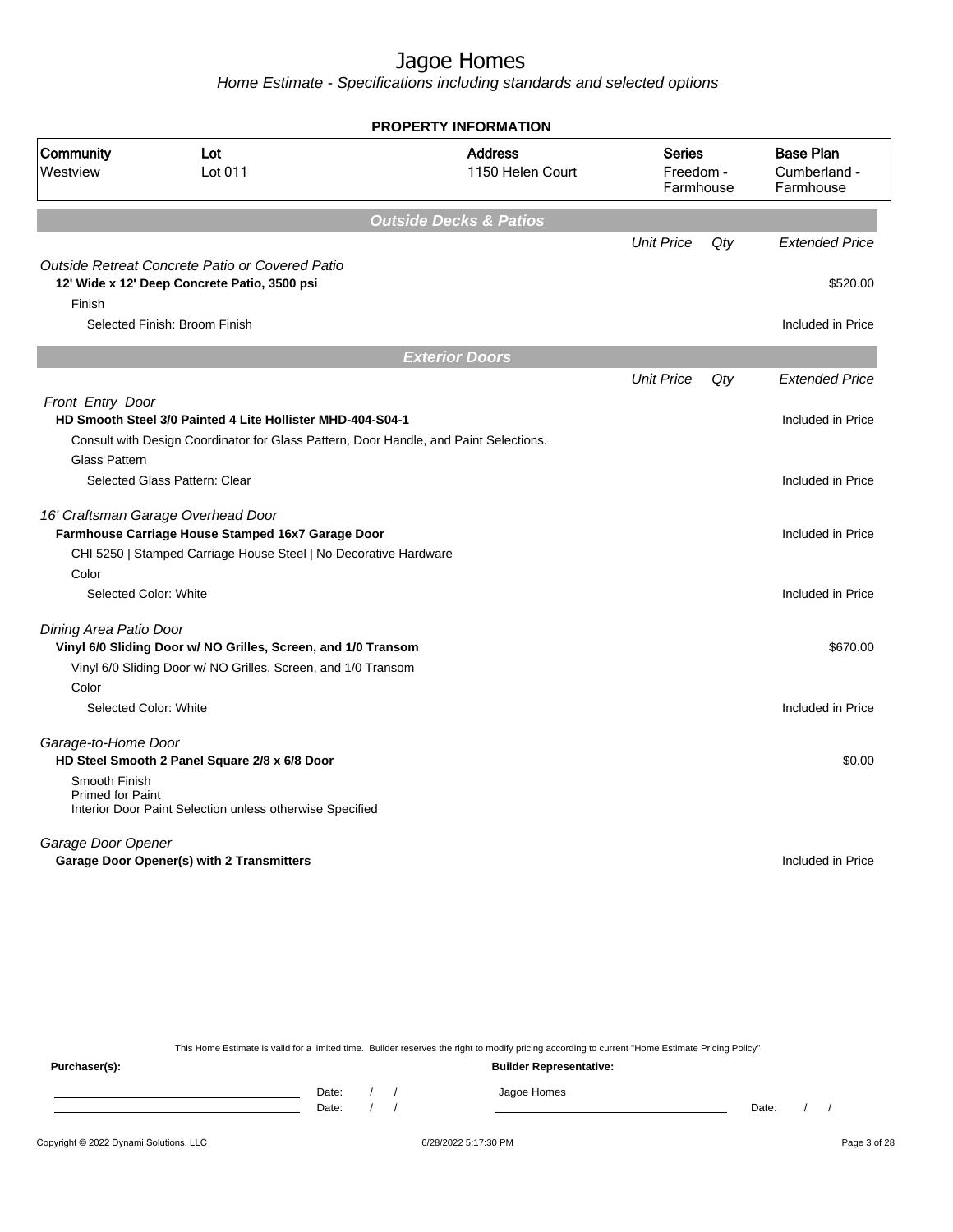Home Estimate - Specifications including standards and selected options

| <b>PROPERTY INFORMATION</b>                                    |                                    |                                                                                                                                                                                                                                                                                                                                                                                                                                                                                                                                                                                                                                                                                                                                                                                                                                                                                                                                                                                                                                                                                                                                                                                                                                                                                                    |     |                                               |  |  |
|----------------------------------------------------------------|------------------------------------|----------------------------------------------------------------------------------------------------------------------------------------------------------------------------------------------------------------------------------------------------------------------------------------------------------------------------------------------------------------------------------------------------------------------------------------------------------------------------------------------------------------------------------------------------------------------------------------------------------------------------------------------------------------------------------------------------------------------------------------------------------------------------------------------------------------------------------------------------------------------------------------------------------------------------------------------------------------------------------------------------------------------------------------------------------------------------------------------------------------------------------------------------------------------------------------------------------------------------------------------------------------------------------------------------|-----|-----------------------------------------------|--|--|
| Lot<br>Lot 011                                                 | <b>Address</b><br>1150 Helen Court |                                                                                                                                                                                                                                                                                                                                                                                                                                                                                                                                                                                                                                                                                                                                                                                                                                                                                                                                                                                                                                                                                                                                                                                                                                                                                                    |     | <b>Base Plan</b><br>Cumberland -<br>Farmhouse |  |  |
|                                                                |                                    |                                                                                                                                                                                                                                                                                                                                                                                                                                                                                                                                                                                                                                                                                                                                                                                                                                                                                                                                                                                                                                                                                                                                                                                                                                                                                                    |     |                                               |  |  |
|                                                                |                                    | <b>Unit Price</b>                                                                                                                                                                                                                                                                                                                                                                                                                                                                                                                                                                                                                                                                                                                                                                                                                                                                                                                                                                                                                                                                                                                                                                                                                                                                                  | Qtv | <b>Extended Price</b>                         |  |  |
| <b>Entire Home Windows</b>                                     |                                    |                                                                                                                                                                                                                                                                                                                                                                                                                                                                                                                                                                                                                                                                                                                                                                                                                                                                                                                                                                                                                                                                                                                                                                                                                                                                                                    |     |                                               |  |  |
|                                                                |                                    |                                                                                                                                                                                                                                                                                                                                                                                                                                                                                                                                                                                                                                                                                                                                                                                                                                                                                                                                                                                                                                                                                                                                                                                                                                                                                                    |     | Included in Price                             |  |  |
| confirm with New Home Consultant.                              |                                    |                                                                                                                                                                                                                                                                                                                                                                                                                                                                                                                                                                                                                                                                                                                                                                                                                                                                                                                                                                                                                                                                                                                                                                                                                                                                                                    |     |                                               |  |  |
|                                                                |                                    |                                                                                                                                                                                                                                                                                                                                                                                                                                                                                                                                                                                                                                                                                                                                                                                                                                                                                                                                                                                                                                                                                                                                                                                                                                                                                                    |     |                                               |  |  |
|                                                                |                                    |                                                                                                                                                                                                                                                                                                                                                                                                                                                                                                                                                                                                                                                                                                                                                                                                                                                                                                                                                                                                                                                                                                                                                                                                                                                                                                    |     | Included in Price                             |  |  |
| <b>Entire Home Additional Windows</b>                          |                                    |                                                                                                                                                                                                                                                                                                                                                                                                                                                                                                                                                                                                                                                                                                                                                                                                                                                                                                                                                                                                                                                                                                                                                                                                                                                                                                    |     |                                               |  |  |
|                                                                |                                    |                                                                                                                                                                                                                                                                                                                                                                                                                                                                                                                                                                                                                                                                                                                                                                                                                                                                                                                                                                                                                                                                                                                                                                                                                                                                                                    |     | \$545.00                                      |  |  |
|                                                                |                                    |                                                                                                                                                                                                                                                                                                                                                                                                                                                                                                                                                                                                                                                                                                                                                                                                                                                                                                                                                                                                                                                                                                                                                                                                                                                                                                    |     |                                               |  |  |
| (Bonus Room 3)                                                 |                                    |                                                                                                                                                                                                                                                                                                                                                                                                                                                                                                                                                                                                                                                                                                                                                                                                                                                                                                                                                                                                                                                                                                                                                                                                                                                                                                    |     |                                               |  |  |
|                                                                |                                    |                                                                                                                                                                                                                                                                                                                                                                                                                                                                                                                                                                                                                                                                                                                                                                                                                                                                                                                                                                                                                                                                                                                                                                                                                                                                                                    |     |                                               |  |  |
| Selected Window Color: White                                   |                                    |                                                                                                                                                                                                                                                                                                                                                                                                                                                                                                                                                                                                                                                                                                                                                                                                                                                                                                                                                                                                                                                                                                                                                                                                                                                                                                    |     | Included in Price                             |  |  |
| <b>Comments: family room</b>                                   |                                    |                                                                                                                                                                                                                                                                                                                                                                                                                                                                                                                                                                                                                                                                                                                                                                                                                                                                                                                                                                                                                                                                                                                                                                                                                                                                                                    |     |                                               |  |  |
| Entire Home Extended Jambs and Casing                          |                                    |                                                                                                                                                                                                                                                                                                                                                                                                                                                                                                                                                                                                                                                                                                                                                                                                                                                                                                                                                                                                                                                                                                                                                                                                                                                                                                    |     |                                               |  |  |
|                                                                |                                    |                                                                                                                                                                                                                                                                                                                                                                                                                                                                                                                                                                                                                                                                                                                                                                                                                                                                                                                                                                                                                                                                                                                                                                                                                                                                                                    |     | Included in Price                             |  |  |
|                                                                |                                    |                                                                                                                                                                                                                                                                                                                                                                                                                                                                                                                                                                                                                                                                                                                                                                                                                                                                                                                                                                                                                                                                                                                                                                                                                                                                                                    |     |                                               |  |  |
|                                                                |                                    |                                                                                                                                                                                                                                                                                                                                                                                                                                                                                                                                                                                                                                                                                                                                                                                                                                                                                                                                                                                                                                                                                                                                                                                                                                                                                                    |     |                                               |  |  |
|                                                                |                                    |                                                                                                                                                                                                                                                                                                                                                                                                                                                                                                                                                                                                                                                                                                                                                                                                                                                                                                                                                                                                                                                                                                                                                                                                                                                                                                    |     | Included in Price                             |  |  |
|                                                                |                                    |                                                                                                                                                                                                                                                                                                                                                                                                                                                                                                                                                                                                                                                                                                                                                                                                                                                                                                                                                                                                                                                                                                                                                                                                                                                                                                    |     |                                               |  |  |
| Entire Home Fixed Window/Transom                               |                                    |                                                                                                                                                                                                                                                                                                                                                                                                                                                                                                                                                                                                                                                                                                                                                                                                                                                                                                                                                                                                                                                                                                                                                                                                                                                                                                    |     |                                               |  |  |
|                                                                |                                    | \$210.00                                                                                                                                                                                                                                                                                                                                                                                                                                                                                                                                                                                                                                                                                                                                                                                                                                                                                                                                                                                                                                                                                                                                                                                                                                                                                           | 4   | \$840.00                                      |  |  |
| See New Home Consultant for details.<br>N/A for use in SHOWER. |                                    |                                                                                                                                                                                                                                                                                                                                                                                                                                                                                                                                                                                                                                                                                                                                                                                                                                                                                                                                                                                                                                                                                                                                                                                                                                                                                                    |     |                                               |  |  |
|                                                                |                                    |                                                                                                                                                                                                                                                                                                                                                                                                                                                                                                                                                                                                                                                                                                                                                                                                                                                                                                                                                                                                                                                                                                                                                                                                                                                                                                    |     |                                               |  |  |
|                                                                |                                    |                                                                                                                                                                                                                                                                                                                                                                                                                                                                                                                                                                                                                                                                                                                                                                                                                                                                                                                                                                                                                                                                                                                                                                                                                                                                                                    |     |                                               |  |  |
| Selected Glass Pattern: Clear                                  |                                    |                                                                                                                                                                                                                                                                                                                                                                                                                                                                                                                                                                                                                                                                                                                                                                                                                                                                                                                                                                                                                                                                                                                                                                                                                                                                                                    |     | Included in Price                             |  |  |
| Comments: 3 - foyer<br>1- laundry                              |                                    |                                                                                                                                                                                                                                                                                                                                                                                                                                                                                                                                                                                                                                                                                                                                                                                                                                                                                                                                                                                                                                                                                                                                                                                                                                                                                                    |     |                                               |  |  |
|                                                                |                                    | <b>Natural Lighting &amp; Ventilation</b><br>Vinyl Low E Single Hung Window w/ GBG & Half Screen<br>Vinyl Low E Single Hung Window w/ GBG & Half Screen. Glass is Clear unless otherwise<br>noted. Grilles are between the glass. Grille patterns will differ based on Home Series. Please<br>Selected Window Color: White Exterior/White Interior<br>Additional 4034 (approx 44" W x 73" H) Vinyl Low E Single Hung Window w/ GBG & Half<br>Vinyl Low E Single Hung Window w/ GBG & Half Screen. Grilles are between the glass. Grille<br>patterns will differ based on Home Series. Please confirm with New Home Consultant.<br>Technical Specification: This option is not available for the finished room over garage<br><b>Extended Jambs and Casing (No Window Stool) Package for Windows</b><br>Includes extended jambs and casing on all additional windows<br>Extended Jambs and Casing for Additional Windows<br><b>Extended Jambs and Casing (No Window Stool) Package for Windows</b><br>Includes extended jambs and casing on all additional windows<br>Vinyl Fixed Glass Transom 4 Lite ST2020 (Approx 24"W x 23"H) (N/A for SHOWER)<br>Vinyl Fixed Glass 4 Lite Approx 24"W x 23"H Window. Placement predetermined per plan.<br>Technical Specification: ST2020 (23-3/8" x 22-5/8") |     | Series<br>Freedom -<br>Farmhouse              |  |  |

This Home Estimate is valid for a limited time. Builder reserves the right to modify pricing according to current "Home Estimate Pricing Policy" **Purchaser(s): Builder Representative:**

| Date: |  | $1000 -$<br>Homes<br>סטוווטו ו<br>ູ |       |  |
|-------|--|-------------------------------------|-------|--|
| Date: |  |                                     | Date: |  |
|       |  |                                     |       |  |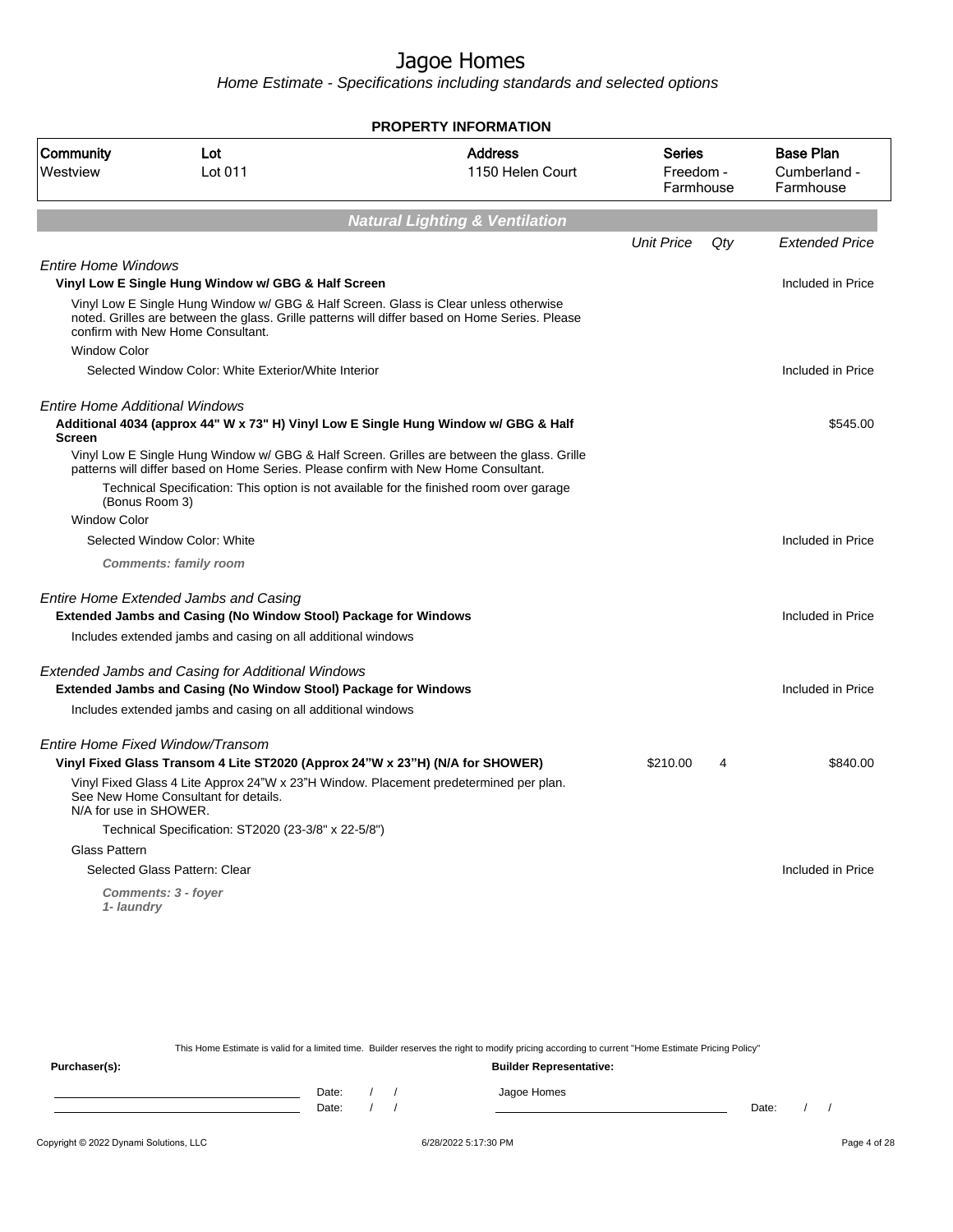Home Estimate - Specifications including standards and selected options

|                                          |                                                                                                                                                                                         | <b>PROPERTY INFORMATION</b>               |                                         |     |                                               |
|------------------------------------------|-----------------------------------------------------------------------------------------------------------------------------------------------------------------------------------------|-------------------------------------------|-----------------------------------------|-----|-----------------------------------------------|
| Community<br>Westview                    | Lot<br>Lot 011                                                                                                                                                                          | <b>Address</b><br>1150 Helen Court        | <b>Series</b><br>Freedom -<br>Farmhouse |     | <b>Base Plan</b><br>Cumberland -<br>Farmhouse |
|                                          |                                                                                                                                                                                         | <b>Natural Lighting &amp; Ventilation</b> |                                         |     |                                               |
|                                          |                                                                                                                                                                                         |                                           | <b>Unit Price</b>                       | Qtv | <b>Extended Price</b>                         |
| <b>Owner's Bath Window</b><br>Window     | Owner's Bath - Vinyl Fixed Glass Transom ST2020 4 Lite Grille(Approx 24"W x 23"H)                                                                                                       |                                           |                                         |     | \$220.00                                      |
|                                          | Vinyl Fixed Glass 4 Lite Approx 24"W x 23"H Window. Placement predetermined per plan.<br>See New Home Consultant for details.<br>Technical Specification: V57ST2020 (23-3/8" x 22-5/8") |                                           |                                         |     |                                               |
| <b>Glass Pattern</b>                     |                                                                                                                                                                                         |                                           |                                         |     |                                               |
|                                          | Selected Glass Pattern: Clear                                                                                                                                                           |                                           |                                         |     | Included in Price                             |
|                                          |                                                                                                                                                                                         | <b>Exterior Concrete</b>                  |                                         |     |                                               |
|                                          |                                                                                                                                                                                         |                                           | <b>Unit Price</b>                       | Qty | <b>Extended Price</b>                         |
| <b>Exterior Concrete Driveway</b>        | Driveway/Parking Double Garage: 16' 3" wide, 3500 psi                                                                                                                                   |                                           |                                         |     | Included in Price                             |
| Finish                                   | Selected Finish: Broom Finish                                                                                                                                                           |                                           |                                         |     | Included in Price                             |
| Finish                                   | <b>Exterior Concrete - Front Porch &amp; Sidewalk</b><br>Exterior Concrete - Front Porch & Sidewalk, 3500 psi                                                                           |                                           |                                         |     | Included in Price                             |
|                                          | Selected Finish: Broom Finish                                                                                                                                                           |                                           |                                         |     | Included in Price                             |
| <b>Exterior Concrete - City Sidewalk</b> | Exterior Concrete - City Sidewalk, 3500 psi, Broom Finish                                                                                                                               |                                           |                                         |     | Included in Price                             |
|                                          |                                                                                                                                                                                         | <b>Exterior Features</b>                  |                                         |     |                                               |
|                                          |                                                                                                                                                                                         |                                           | <b>Unit Price</b>                       | Qty | <b>Extended Price</b>                         |
| <b>Exterior Siding</b>                   | Exterior Portfolio - Double 4" Vinyl Siding                                                                                                                                             |                                           |                                         |     | Included in Price                             |
| Color                                    | Selected Color: Greystone                                                                                                                                                               |                                           |                                         |     | Included in Price                             |
| Exterior Bracket/Corbel                  | Exterior Bracket(s), Corbel(s) Painted                                                                                                                                                  |                                           |                                         |     | Included in Price                             |
| Color                                    | Selected Color: SW7006 Extra White (White Coordinate)                                                                                                                                   |                                           |                                         |     | Included in Price                             |
|                                          |                                                                                                                                                                                         |                                           |                                         |     |                                               |

This Home Estimate is valid for a limited time. Builder reserves the right to modify pricing according to current "Home Estimate Pricing Policy"

**Purchaser(s): Builder Representative:** Date: / / Jagoe Homes<br>Date: / / Jagoe Homes Date: / / Date: / /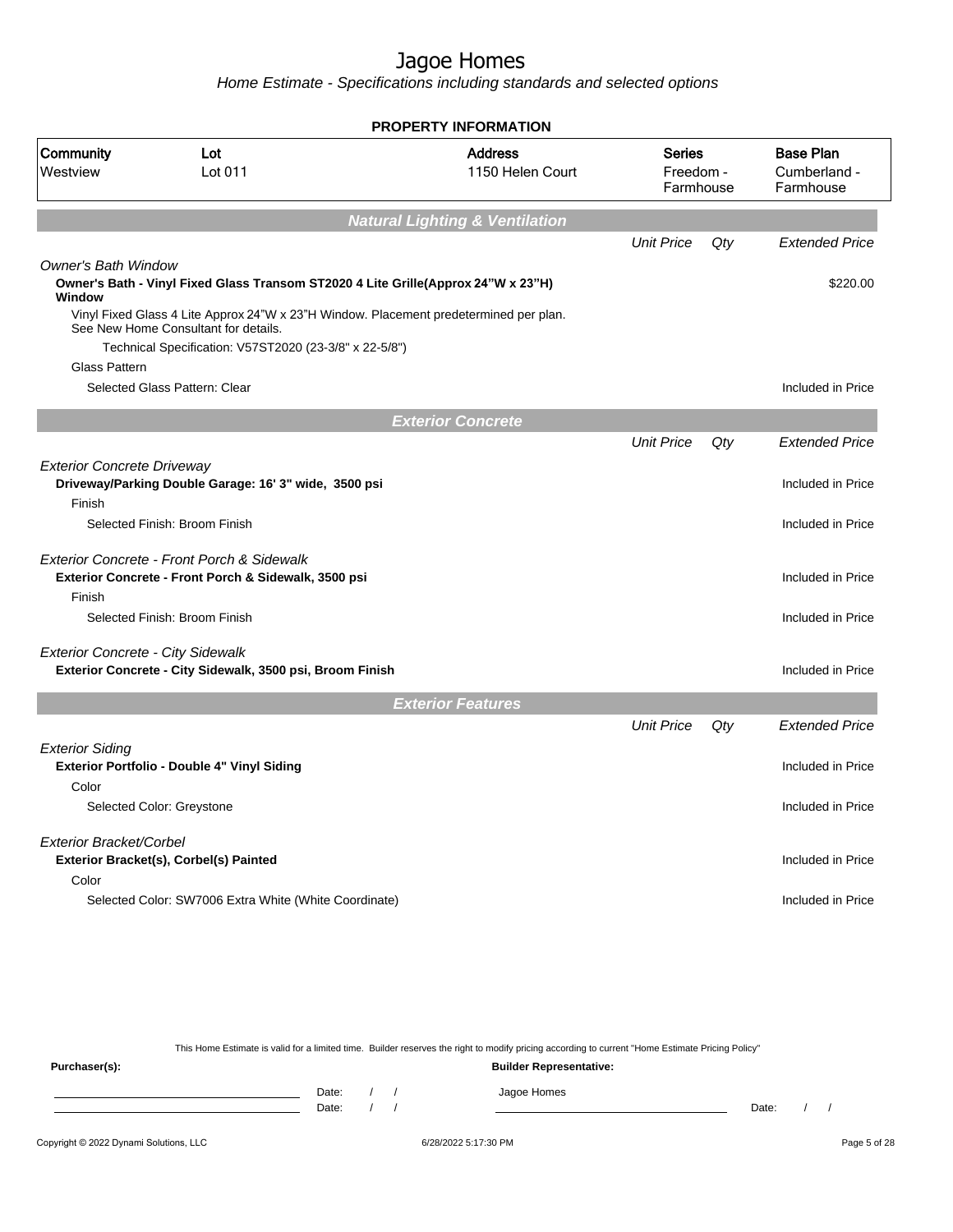Home Estimate - Specifications including standards and selected options

|                                                              |                                                                                                        | <b>PROPERTY INFORMATION</b>                                                                    |                                         |     |                                               |
|--------------------------------------------------------------|--------------------------------------------------------------------------------------------------------|------------------------------------------------------------------------------------------------|-----------------------------------------|-----|-----------------------------------------------|
| Community<br>Westview                                        | Lot<br>Lot 011                                                                                         | <b>Address</b><br>1150 Helen Court                                                             | <b>Series</b><br>Freedom -<br>Farmhouse |     | <b>Base Plan</b><br>Cumberland -<br>Farmhouse |
|                                                              |                                                                                                        | <b>Exterior Features</b>                                                                       |                                         |     |                                               |
|                                                              |                                                                                                        |                                                                                                | <b>Unit Price</b>                       | Qty | <b>Extended Price</b>                         |
| replicate real cedar.                                        | Exterior Vertical Board & Batten Decorative Siding<br><b>Exterior Portfolio Vinyl Board and Batten</b> | Exterior Portfolio Vinyl Board and Batten features architecturally correct 10-inch boards that |                                         |     | Included in Price                             |
| Color                                                        |                                                                                                        |                                                                                                |                                         |     |                                               |
|                                                              | Selected Color: Greystone                                                                              |                                                                                                |                                         |     | Included in Price                             |
| <b>Exterior Special Trim Areas</b><br>color selected.        |                                                                                                        | Aluminum Wrapped Trim: Window Trim, Beams, Rake/Fascia, etc. Color will match Soffit           |                                         |     | Included in Price                             |
|                                                              | See plan for details. Color will match Soffit Color Selected.                                          |                                                                                                |                                         |     |                                               |
| Exterior Vinyl Corner Trim(s)<br><b>Vinyl Corner Trim(s)</b> |                                                                                                        |                                                                                                |                                         |     | Included in Price                             |
| Color                                                        |                                                                                                        |                                                                                                |                                         |     |                                               |
| Selected Color: White                                        |                                                                                                        |                                                                                                |                                         |     | Included in Price                             |
| Fascia<br><b>Fascia Aluminum</b>                             |                                                                                                        |                                                                                                |                                         |     | Included in Price                             |
|                                                              | Color will match Soffit Color Selected                                                                 |                                                                                                |                                         |     |                                               |
| Soffit<br>Color                                              | <b>Soffit - Continuous Perforated Vinyl</b>                                                            |                                                                                                |                                         |     | Included in Price                             |
| Selected Color: White                                        |                                                                                                        |                                                                                                |                                         |     | Included in Price                             |
| Gutter                                                       |                                                                                                        |                                                                                                |                                         |     |                                               |
| Color                                                        | Gutters Aluminum 5" (.027 gauge)                                                                       |                                                                                                |                                         |     | Included in Price                             |
| Selected Color: White                                        |                                                                                                        |                                                                                                |                                         |     | Included in Price                             |
| Downspout                                                    | Downspouts Aluminum 3" x 2" (.027 gauge)                                                               |                                                                                                |                                         |     | Included in Price                             |
| Splash Block                                                 | Splash Blocks 24" precast concrete                                                                     |                                                                                                |                                         |     | Included in Price                             |
| Flashing<br><b>Flashing see Plan Detail</b>                  |                                                                                                        |                                                                                                |                                         |     | Included in Price                             |

Copyright © 2022 Dynami Solutions, LLC <br>
G/28/2022 5:17:30 PM 60128 Page 6 of 28 This Home Estimate is valid for a limited time. Builder reserves the right to modify pricing according to current "Home Estimate Pricing Policy" **Purchaser(s): Builder Representative:** Date: / / Jagoe Homes<br>Date: / / Jagoe Homes Date: / / Date: / /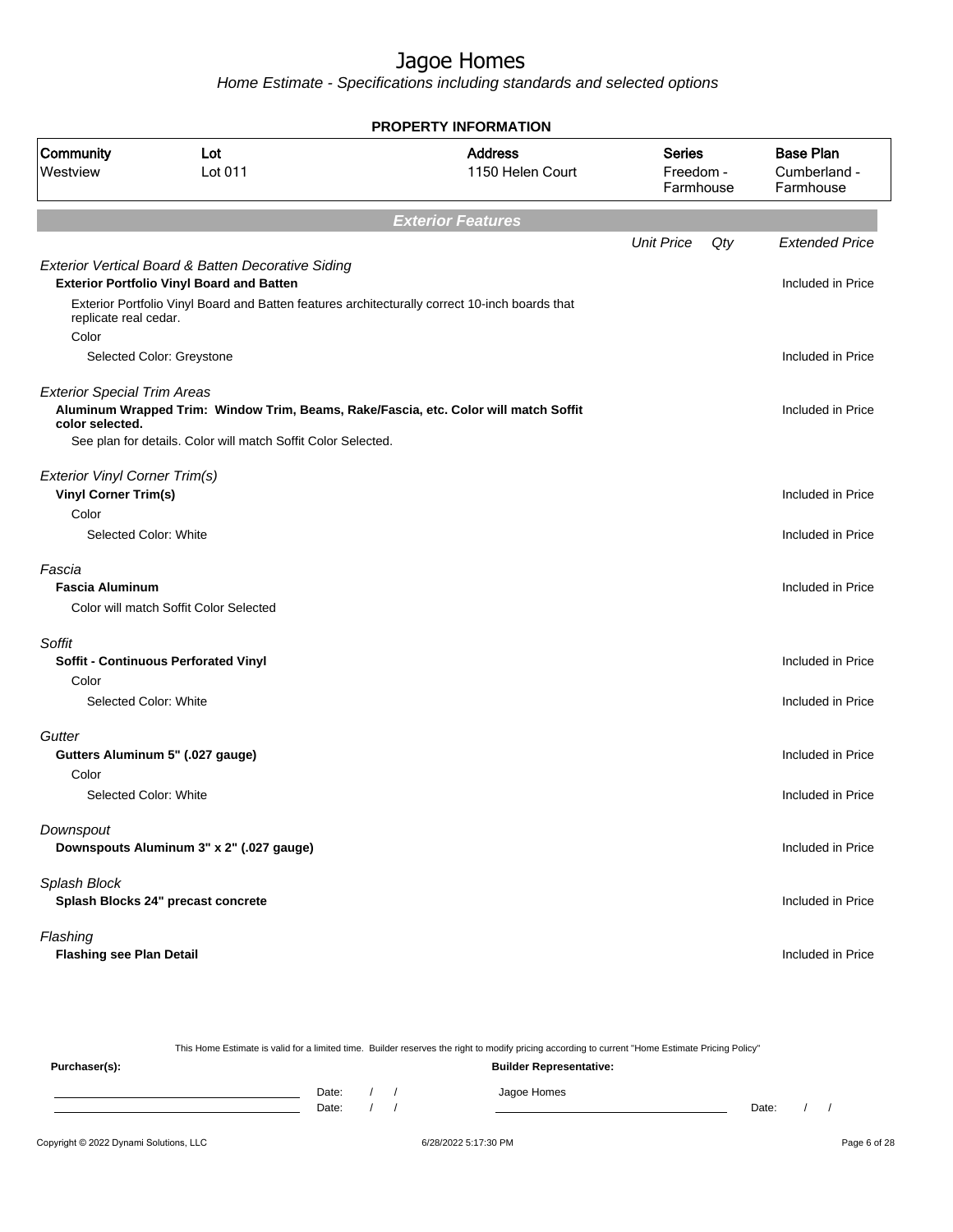|                                                                             |                                                                 | <b>PROPERTY INFORMATION</b>         |                                         |     |                                               |
|-----------------------------------------------------------------------------|-----------------------------------------------------------------|-------------------------------------|-----------------------------------------|-----|-----------------------------------------------|
| <b>Community</b><br>Lot<br>Westview<br>Lot 011                              |                                                                 | <b>Address</b><br>1150 Helen Court  | <b>Series</b><br>Freedom -<br>Farmhouse |     | <b>Base Plan</b><br>Cumberland -<br>Farmhouse |
|                                                                             |                                                                 | <b>Exterior Features</b>            |                                         |     |                                               |
|                                                                             |                                                                 |                                     | <b>Unit Price</b>                       | Qty | <b>Extended Price</b>                         |
| <b>Exterior Mailbox</b>                                                     | Mayne Dover Mailbox Post - White - #191698                      |                                     |                                         |     | \$0.00                                        |
|                                                                             |                                                                 | <b>Roofing</b>                      |                                         |     |                                               |
|                                                                             |                                                                 |                                     | <b>Unit Price</b>                       | Qty | <b>Extended Price</b>                         |
| <b>Roof Felt</b>                                                            | Synthetic Underlayment or Felt, Aluminum Drip Edge              |                                     |                                         |     | Included in Price                             |
| <b>Roof Shingles</b>                                                        | 30 Year GAF Dimensional Roof Shingles                           |                                     |                                         |     | Included in Price                             |
| Roofing Color                                                               | Selected Roofing Color: Charcoal                                |                                     |                                         |     | Included in Price                             |
| Roof Valley Material                                                        | Ice and Water Shield or Equivalent                              |                                     |                                         |     | Included in Price                             |
| Roof Flashing                                                               | Roof Flashing- required by design                               |                                     |                                         |     | Included in Price                             |
|                                                                             |                                                                 | <b>Insulation</b>                   |                                         |     |                                               |
|                                                                             |                                                                 |                                     | <b>Unit Price</b>                       | Qty | <b>Extended Price</b>                         |
| <b>Entire Home Foundation Insulation</b>                                    | Foundation Perimeter 1"x24" Styrofoam R5.0                      |                                     |                                         |     | Included in Price                             |
| Living Area Wall Insulation                                                 | Living Area Walls R15 Fiberglass Blown-In &/or Batt Wall System |                                     |                                         |     | Included in Price                             |
| Living Area Ceiling Insulation                                              | Living Area Flat Ceiling R38 (Average) Blown-In Fiberglass      |                                     |                                         |     | Included in Price                             |
|                                                                             |                                                                 | <b>Drywall &amp; Paint Finishes</b> |                                         |     |                                               |
|                                                                             |                                                                 |                                     | <b>Unit Price</b>                       | Qty | <b>Extended Price</b>                         |
| Interior Home Wall Finish                                                   | 1/2" Drywall   Finished, Primed, & Painted Smooth               |                                     |                                         |     | Included in Price                             |
| <b>Interior Home Ceiling Finish</b><br><b>Drywall   Textured Throughout</b> | 1/2in Structural or 5/8in Drywall   Stomped Texture   White     |                                     |                                         |     | Included in Price                             |
|                                                                             |                                                                 |                                     |                                         |     |                                               |

|                                        |                |  | This Home Estimate is valid for a limited time. Builder reserves the right to modify pricing according to current "Home Estimate Pricing Policy" |       |  |              |
|----------------------------------------|----------------|--|--------------------------------------------------------------------------------------------------------------------------------------------------|-------|--|--------------|
| Purchaser(s):                          |                |  | <b>Builder Representative:</b>                                                                                                                   |       |  |              |
|                                        | Date:<br>Date: |  | Jagoe Homes                                                                                                                                      | Date: |  |              |
| Copyright © 2022 Dynami Solutions, LLC |                |  | 6/28/2022 5:17:30 PM                                                                                                                             |       |  | Page 7 of 28 |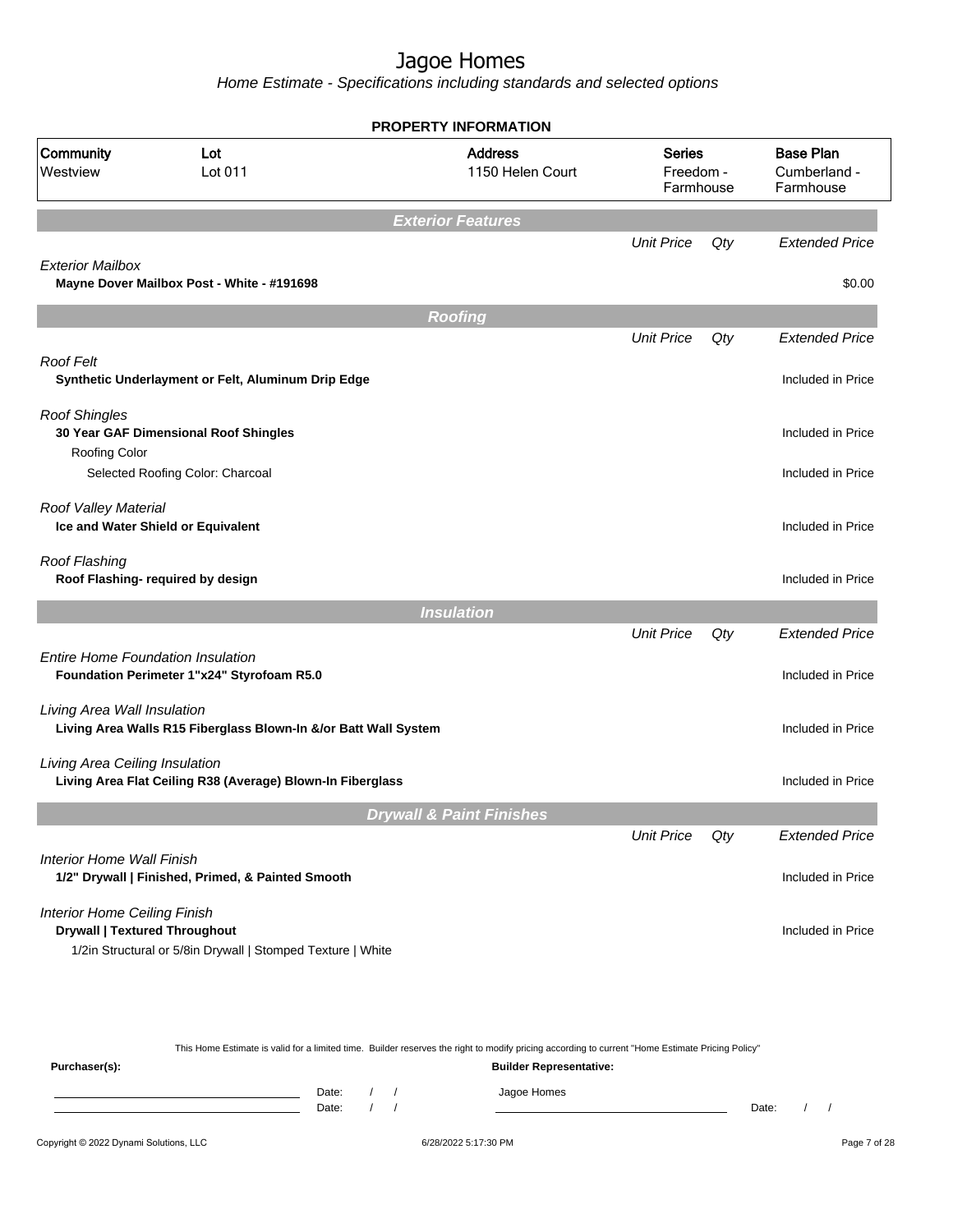Home Estimate - Specifications including standards and selected options

|                                                                  |                                                                                                   | <b>PROPERTY INFORMATION</b>                                                                                                                                                                                     |                                         |     |                                               |
|------------------------------------------------------------------|---------------------------------------------------------------------------------------------------|-----------------------------------------------------------------------------------------------------------------------------------------------------------------------------------------------------------------|-----------------------------------------|-----|-----------------------------------------------|
| Community<br>Westview                                            | Lot<br>Lot 011                                                                                    | <b>Address</b><br>1150 Helen Court                                                                                                                                                                              | <b>Series</b><br>Freedom -<br>Farmhouse |     | <b>Base Plan</b><br>Cumberland -<br>Farmhouse |
|                                                                  |                                                                                                   | <b>Drywall &amp; Paint Finishes</b>                                                                                                                                                                             |                                         |     |                                               |
|                                                                  | Garage Drywall and Finish Application<br>Two Car Garage   Drywall, Prime, & Paint                 |                                                                                                                                                                                                                 | <b>Unit Price</b>                       | Qty | <b>Extended Price</b><br>Included in Price    |
|                                                                  | Entire Home Paint Color used unless otherwise specified under Additional Paint Color              |                                                                                                                                                                                                                 |                                         |     |                                               |
| <b>Mechanical Storage</b><br><b>Unfinished Drywall</b>           |                                                                                                   |                                                                                                                                                                                                                 |                                         |     | Included in Price                             |
| <b>Interior Wall Surfaces Paint</b>                              | <b>Sherwin Williams Duration Latex   Flat</b>                                                     |                                                                                                                                                                                                                 |                                         |     | Included in Price                             |
| Color<br>Sheen                                                   | Selected Color: SW7015 Repose Gray                                                                |                                                                                                                                                                                                                 |                                         |     | Included in Price                             |
| Selected Sheen: Flat                                             |                                                                                                   |                                                                                                                                                                                                                 |                                         |     | Included in Price                             |
| <b>Interior Trim &amp; Door Paint</b>                            | Trim & Door   Sherwin Williams ProClassic Waterborne Acrylic   Semi-Gloss                         |                                                                                                                                                                                                                 |                                         |     | Included in Price                             |
| Color                                                            | Selected Color: SW7006 Extra White                                                                |                                                                                                                                                                                                                 |                                         |     | Included in Price                             |
| <b>Exterior Door Paint</b><br><b>Exterior Door Color   Latex</b> | Paint color for all HINGED Exterior Doors, Including Front Door. Interior of door will be         |                                                                                                                                                                                                                 |                                         |     | Included in Price                             |
| painted Interior Trim Color.<br>Color                            | Color Requests outside of Available Personal Options will be subject to approval.                 |                                                                                                                                                                                                                 |                                         |     |                                               |
|                                                                  | Selected Color: SW7006 Extra White                                                                |                                                                                                                                                                                                                 |                                         |     | Included in Price                             |
|                                                                  |                                                                                                   | <b>Interior Trim / Doors</b>                                                                                                                                                                                    |                                         |     |                                               |
|                                                                  |                                                                                                   |                                                                                                                                                                                                                 | <b>Unit Price</b>                       | Qty | <b>Extended Price</b>                         |
| Entire Home Interior Doors                                       | Interior Door Units, Hollow Core, 6/8 Tall, 2 Panel Square, Smooth                                |                                                                                                                                                                                                                 |                                         |     | \$0.00                                        |
| Smooth Finish<br><b>Primed for Paint</b>                         |                                                                                                   |                                                                                                                                                                                                                 |                                         |     |                                               |
| Baseboard 4 1/4"                                                 | Entire Home Craftsman Style Trim Package                                                          | Craftsman Interior Flat Door Casing 3 1/2", Interior Flat Window Trim 3 1/2", Interior Flat                                                                                                                     |                                         |     | \$660.00                                      |
|                                                                  | Door & Window Casing: 3 1/2" 1015M   Base: 4 1/4"<br>Base installed in Finished Living Areas Only |                                                                                                                                                                                                                 |                                         |     |                                               |
| Purchaser(s):                                                    | Date:                                                                                             | This Home Estimate is valid for a limited time. Builder reserves the right to modify pricing according to current "Home Estimate Pricing Policy"<br><b>Builder Representative:</b><br>Jagoe Homes<br>$\sqrt{ }$ |                                         |     |                                               |

Date: / / Date: / /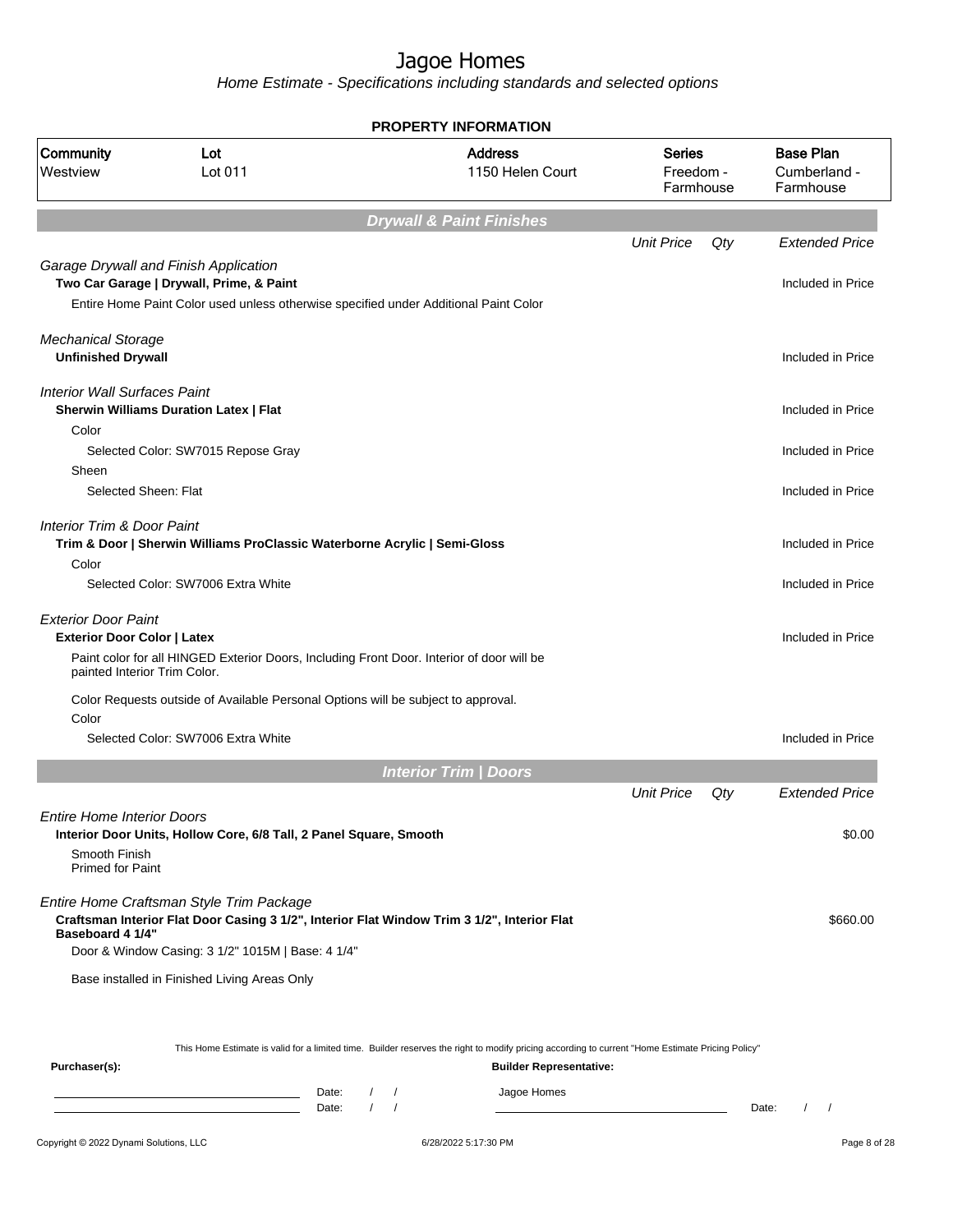Home Estimate - Specifications including standards and selected options

|                                                                                             |                                                                                     | <b>PROPERTY INFORMATION</b>                                                                                                                                                             |                                         |     |                                               |
|---------------------------------------------------------------------------------------------|-------------------------------------------------------------------------------------|-----------------------------------------------------------------------------------------------------------------------------------------------------------------------------------------|-----------------------------------------|-----|-----------------------------------------------|
| Community<br>Lot<br>Westview<br>Lot 011                                                     |                                                                                     | <b>Address</b><br>1150 Helen Court                                                                                                                                                      | <b>Series</b><br>Freedom -<br>Farmhouse |     | <b>Base Plan</b><br>Cumberland -<br>Farmhouse |
|                                                                                             |                                                                                     | <b>Interior Trim   Doors</b>                                                                                                                                                            |                                         |     |                                               |
|                                                                                             |                                                                                     |                                                                                                                                                                                         | <b>Unit Price</b>                       | Qty | <b>Extended Price</b>                         |
| <b>Open Stairway with Balusters</b><br><b>Rosette   Carpet Steps</b><br>otherwise specified | painted Interior Trim Color. Carpet Steps to be Entire Home Carpet Selection unless | 1 1/2 Open Step w/ Stained Exposed End   Iron Balusters   Stained Newel Post, Handrail &<br>Exposed Step End, Newel Post, Rosette, Hand Rail to be Stained. Skirt Board & Risers to be  |                                         |     | \$1,240.00                                    |
| Pattern                                                                                     |                                                                                     |                                                                                                                                                                                         |                                         |     |                                               |
|                                                                                             | Selected Pattern: Straight                                                          |                                                                                                                                                                                         |                                         |     | Included in Price                             |
| <b>Stain Color</b>                                                                          | Selected Stain Color: MW409 Carbon                                                  |                                                                                                                                                                                         |                                         |     | Included in Price                             |
|                                                                                             |                                                                                     |                                                                                                                                                                                         |                                         |     |                                               |
| be moved. See plans for details.<br>See Plans for Details                                   | Built In Drop Zone, Painted to match Trim Color                                     | Built In Drop Zone with Bench Seat, per plan, Painted to match trim. Some shelving will                                                                                                 |                                         |     | \$1,290.00                                    |
| Design Feature                                                                              |                                                                                     |                                                                                                                                                                                         |                                         |     |                                               |
|                                                                                             | Selected Design Feature: Bead Board Back                                            |                                                                                                                                                                                         |                                         |     | Included in Price                             |
|                                                                                             |                                                                                     | <b>Door Hardware</b>                                                                                                                                                                    |                                         |     |                                               |
|                                                                                             |                                                                                     |                                                                                                                                                                                         | <b>Unit Price</b>                       | Qty | <b>Extended Price</b>                         |
| <b>Front Door Handleset</b>                                                                 |                                                                                     |                                                                                                                                                                                         |                                         |     |                                               |
|                                                                                             | Kwikset   Amador Handleset   Exterior Trim Kit Included                             |                                                                                                                                                                                         |                                         |     | \$150.00                                      |
| and Hinges of Front Door.                                                                   |                                                                                     | Includes (1) Exterior Handleset and (1) Interior Door Hardware, to match Exterior Door<br>Hardware Selection Style. Finish selection will be indicated below for Interior Door Hardware |                                         |     |                                               |
|                                                                                             | Front Door Handle Set Finish                                                        |                                                                                                                                                                                         |                                         |     |                                               |
|                                                                                             | Selected Front Door Handle Set Finish: Satin Nickel                                 |                                                                                                                                                                                         |                                         |     | Included in Price                             |
|                                                                                             | Hinge & Interior Hardware Finish                                                    |                                                                                                                                                                                         |                                         |     |                                               |
|                                                                                             | Selected Hinge & Interior Hardware Finish: Match Exterior Handleset - Satin Nickel  |                                                                                                                                                                                         |                                         |     | Included in Price                             |
| <b>Home Exterior Door Hardware</b><br>Kwikset   Ladera Lever                                |                                                                                     |                                                                                                                                                                                         |                                         |     | \$60.00                                       |
|                                                                                             | Hinged Patio or Service Door selected in the HE.                                    | Includes Front Door (if Front Door Handleset is not selected) Garage to Home Door and any                                                                                               |                                         |     |                                               |
| Finish                                                                                      |                                                                                     |                                                                                                                                                                                         |                                         |     |                                               |
|                                                                                             | Selected Finish: Satin Nickel                                                       |                                                                                                                                                                                         |                                         |     | Included in Price                             |
|                                                                                             |                                                                                     |                                                                                                                                                                                         |                                         |     |                                               |
|                                                                                             |                                                                                     |                                                                                                                                                                                         |                                         |     |                                               |

This Home Estimate is valid for a limited time. Builder reserves the right to modify pricing according to current "Home Estimate Pricing Policy" **Purchaser(s): Builder Representative:** Date: / / Jagoe Homes<br>Date: / / Jagoe Homes Date: / / **Date: / / 2006** Date: / / / Date: / / / Date: / / / 2006 Date: / / / 2006 Date: / / / 2006 Date: / / / 2006 Date: / / / 2007 Date: / / / 2007 Date: / / / 2007 Date: / / / 2007 Date: / / / 2007 Date: / / / 2007 D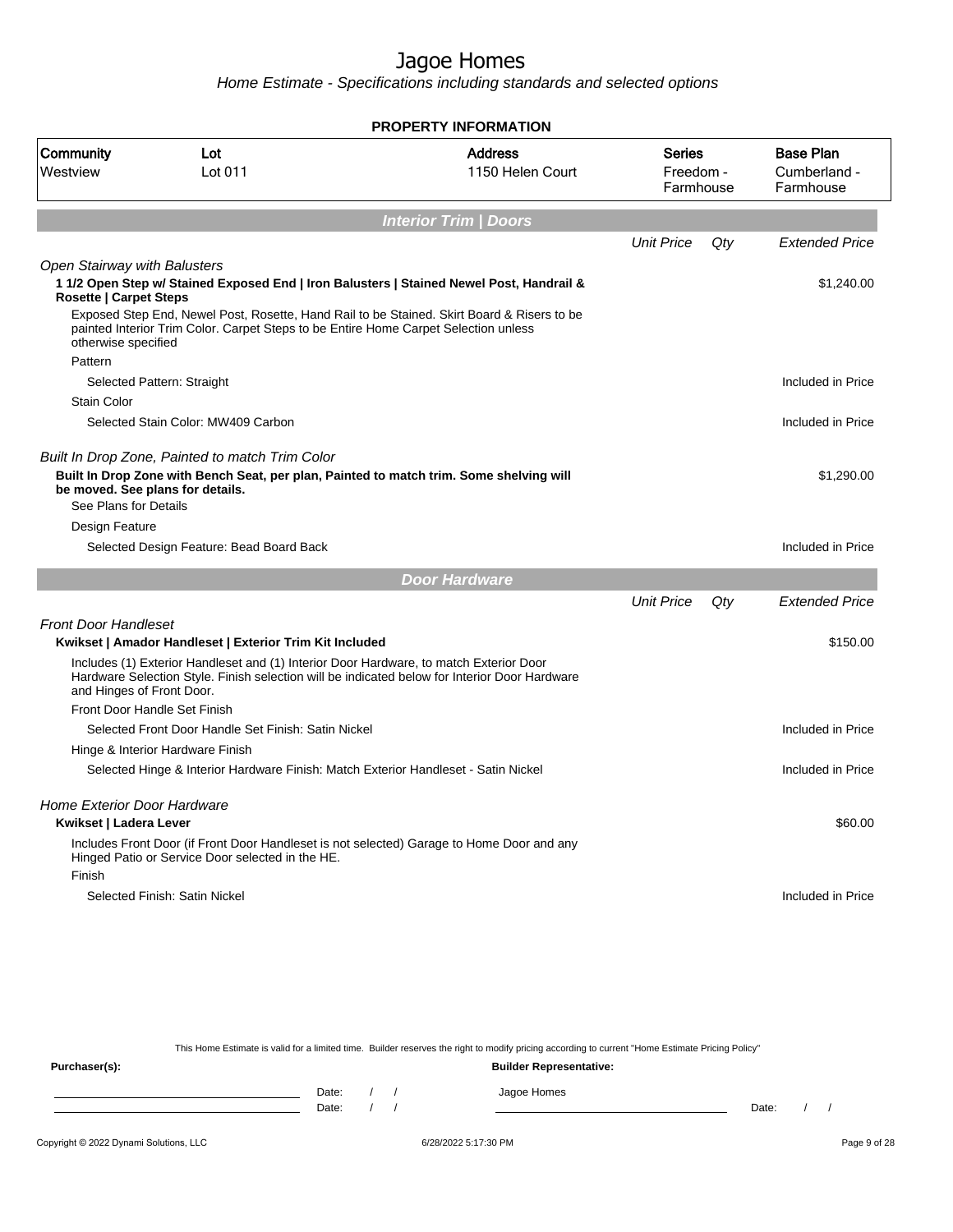Home Estimate - Specifications including standards and selected options

|                                        |                                                                                                                    | <b>PROPERTY INFORMATION</b>                                                               |                                         |     |                                               |
|----------------------------------------|--------------------------------------------------------------------------------------------------------------------|-------------------------------------------------------------------------------------------|-----------------------------------------|-----|-----------------------------------------------|
| <b>Community</b><br>Westview           | Lot<br>Lot 011                                                                                                     | <b>Address</b><br>1150 Helen Court                                                        | <b>Series</b><br>Freedom -<br>Farmhouse |     | <b>Base Plan</b><br>Cumberland -<br>Farmhouse |
|                                        |                                                                                                                    | <b>Door Hardware</b>                                                                      |                                         |     |                                               |
|                                        |                                                                                                                    |                                                                                           | <b>Unit Price</b>                       | Qty | <b>Extended Price</b>                         |
| <b>Entire Home Interior Door Locks</b> |                                                                                                                    |                                                                                           |                                         |     |                                               |
| Kwikset   Ladera Lever                 |                                                                                                                    |                                                                                           |                                         |     | \$270.00                                      |
| Includes all Interior Doors            |                                                                                                                    |                                                                                           |                                         |     |                                               |
| Finish                                 | Selected Finish: Satin Nickel                                                                                      |                                                                                           |                                         |     | Included in Price                             |
|                                        |                                                                                                                    |                                                                                           |                                         |     |                                               |
| Door Stops                             |                                                                                                                    |                                                                                           |                                         |     |                                               |
|                                        | Hardware-Spring & Hinge Door Stops                                                                                 |                                                                                           |                                         |     | Included in Price                             |
|                                        |                                                                                                                    | <b>Cabinets</b>                                                                           |                                         |     |                                               |
|                                        |                                                                                                                    |                                                                                           | <b>Unit Price</b>                       | Qty | <b>Extended Price</b>                         |
| Kitchen Cabinet Design Options         |                                                                                                                    |                                                                                           |                                         |     |                                               |
| <b>Upgraded Kitchen Layout</b>         |                                                                                                                    |                                                                                           |                                         |     | \$1,640.00                                    |
|                                        | Remove Upper Wall Cabinets from Back Exterior Wall and replace Single Window w/Triple<br>24"W x 12"D x 3"H (FWS24) | Window centered on Kitchen Sink. Add (3) Floating Wall Shelves to match Kitchen Cabinets. |                                         |     |                                               |
|                                        | w/Crown Mould. Remove Corner Wall Cabinet & replace w/W3042 w/F342 Filler.                                         | Technical Specification: Change existing layout of Wall Cabinets to 42" Tall Straight Lay |                                         |     |                                               |
| <b>Kitchen Cabinets</b>                |                                                                                                                    |                                                                                           |                                         |     |                                               |
|                                        | Brellin Purestyle Full Overlay Laminate Cabinets w/ Floating Shelves                                               |                                                                                           |                                         |     | \$1,860.00                                    |
| Full Overlay Shaker Door               |                                                                                                                    |                                                                                           |                                         |     |                                               |
| Color                                  |                                                                                                                    |                                                                                           |                                         |     |                                               |
| Selected Color: White                  |                                                                                                                    |                                                                                           |                                         |     | Included in Price                             |
| <b>Owners Bath Cabinets</b>            |                                                                                                                    |                                                                                           |                                         |     |                                               |
|                                        | <b>Brellin Full Overlay Purestyle Laminate</b>                                                                     |                                                                                           |                                         |     | \$480.00                                      |
| Finish                                 |                                                                                                                    |                                                                                           |                                         |     |                                               |
| Selected Finish: White                 |                                                                                                                    |                                                                                           |                                         |     | Included in Price                             |
| Vanity Height                          |                                                                                                                    |                                                                                           |                                         |     |                                               |
|                                        | Selected Vanity Height: Raised - 35"                                                                               |                                                                                           |                                         |     | \$70.00                                       |
| <b>Bath 2 Cabinets</b>                 |                                                                                                                    |                                                                                           |                                         |     |                                               |
|                                        | <b>Brellin Full Overlay Purestyle Laminate</b>                                                                     |                                                                                           |                                         |     | \$220.00                                      |
| Finish                                 |                                                                                                                    |                                                                                           |                                         |     |                                               |
| Selected Finish: White                 |                                                                                                                    |                                                                                           |                                         |     | Included in Price                             |
| Vanity Height                          |                                                                                                                    |                                                                                           |                                         |     |                                               |
|                                        | Selected Vanity Height: Raised - 35"                                                                               |                                                                                           |                                         |     | \$70.00                                       |

This Home Estimate is valid for a limited time. Builder reserves the right to modify pricing according to current "Home Estimate Pricing Policy" **Purchaser(s): Builder Representative:** Date: / / Jagoe Homes<br>Date: / / Jagoe Homes Date: / / Date: / /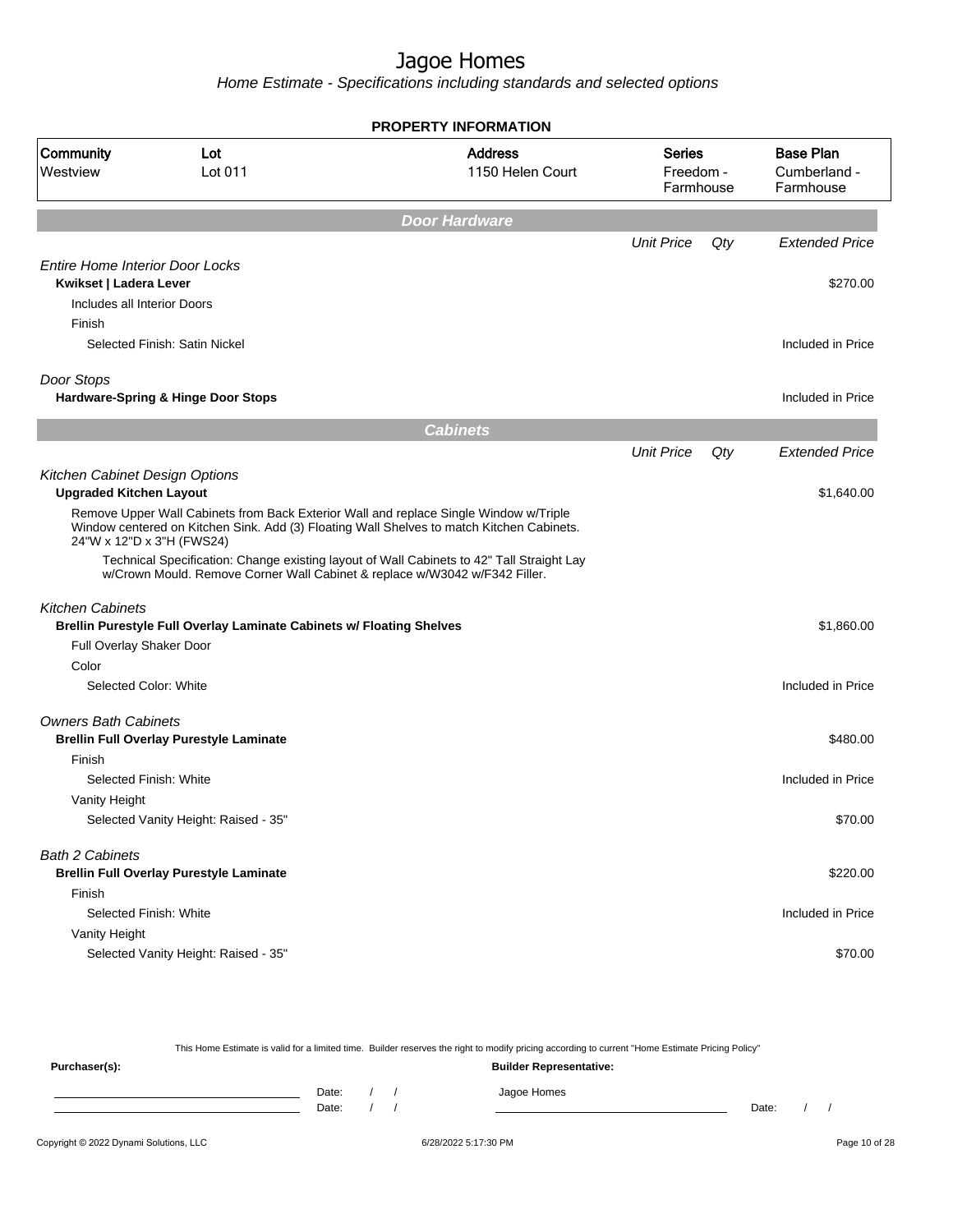|                                                                    | PROPERTY INFORMATION                                                                                                                                   |               |  |                                    |                                  |     |                                               |  |  |
|--------------------------------------------------------------------|--------------------------------------------------------------------------------------------------------------------------------------------------------|---------------|--|------------------------------------|----------------------------------|-----|-----------------------------------------------|--|--|
| Community<br>Westview                                              | Lot<br>Lot 011                                                                                                                                         |               |  | <b>Address</b><br>1150 Helen Court | Series<br>Freedom -<br>Farmhouse |     | <b>Base Plan</b><br>Cumberland -<br>Farmhouse |  |  |
|                                                                    |                                                                                                                                                        |               |  | Cabinet Hardware                   |                                  |     |                                               |  |  |
|                                                                    |                                                                                                                                                        |               |  |                                    | <b>Unit Price</b>                | Qty | <b>Extended Price</b>                         |  |  |
| Kitchen Cabinet Hardware                                           |                                                                                                                                                        |               |  |                                    |                                  |     |                                               |  |  |
| <b>Rosalynn Collection</b>                                         |                                                                                                                                                        |               |  |                                    |                                  |     | \$0.00                                        |  |  |
| <b>Cabinet Door Hardware</b>                                       | Selected Cabinet Door Hardware: 192mm                                                                                                                  |               |  |                                    |                                  |     |                                               |  |  |
| <b>Cabinet Drawer Hardware</b>                                     |                                                                                                                                                        |               |  |                                    |                                  |     | Included in Price                             |  |  |
|                                                                    | Selected Cabinet Drawer Hardware: 128mm                                                                                                                |               |  |                                    |                                  |     | Included in Price                             |  |  |
| Finish                                                             |                                                                                                                                                        |               |  |                                    |                                  |     |                                               |  |  |
|                                                                    | Selected Finish: Polished Chrome                                                                                                                       |               |  |                                    |                                  |     | Included in Price                             |  |  |
| <b>Owner's Bath Cabinet Hardware</b><br><b>Rosalynn Collection</b> |                                                                                                                                                        |               |  |                                    |                                  |     | \$0.00                                        |  |  |
| Cabinet Door Hardware                                              |                                                                                                                                                        |               |  |                                    |                                  |     |                                               |  |  |
|                                                                    | Selected Cabinet Door Hardware: 192mm                                                                                                                  |               |  |                                    |                                  |     | Included in Price                             |  |  |
| <b>Cabinet Drawer Hardware</b>                                     |                                                                                                                                                        |               |  |                                    |                                  |     |                                               |  |  |
|                                                                    | Selected Cabinet Drawer Hardware: 128mm                                                                                                                |               |  |                                    |                                  |     | Included in Price                             |  |  |
| Finish                                                             |                                                                                                                                                        |               |  |                                    |                                  |     |                                               |  |  |
|                                                                    | Selected Finish: Polished Chrome                                                                                                                       |               |  |                                    |                                  |     | Included in Price                             |  |  |
| <b>Bath 2 Cabinet Hardware</b><br><b>Rosalynn Collection</b>       |                                                                                                                                                        |               |  |                                    |                                  |     | \$0.00                                        |  |  |
| <b>Cabinet Door Hardware</b>                                       |                                                                                                                                                        |               |  |                                    |                                  |     |                                               |  |  |
|                                                                    | Selected Cabinet Door Hardware: 128mm                                                                                                                  |               |  |                                    |                                  |     | Included in Price                             |  |  |
| <b>Cabinet Drawer Hardware</b>                                     |                                                                                                                                                        |               |  |                                    |                                  |     |                                               |  |  |
|                                                                    | Selected Cabinet Drawer Hardware: 96mm                                                                                                                 |               |  |                                    |                                  |     | Included in Price                             |  |  |
| Finish                                                             |                                                                                                                                                        |               |  |                                    |                                  |     |                                               |  |  |
|                                                                    | Selected Finish: Polished Chrome                                                                                                                       |               |  |                                    |                                  |     | Included in Price                             |  |  |
|                                                                    |                                                                                                                                                        |               |  | <b>Countertops</b>                 |                                  |     |                                               |  |  |
|                                                                    |                                                                                                                                                        |               |  |                                    | <b>Unit Price</b>                | Qty | <b>Extended Price</b>                         |  |  |
| <b>Kitchen Countertops</b><br>Granite   3cm Class I                |                                                                                                                                                        |               |  |                                    |                                  |     | \$2,970.00                                    |  |  |
|                                                                    | Includes Stainless Steel Undermount Double Bowl Sink and 4 in Granite splash. Included<br>splash will be removed if decorative backsplash is selected. |               |  |                                    |                                  |     |                                               |  |  |
|                                                                    | Granite is not seamless and seams will be visible and can be felt.<br>Colors could vary from samples due to the nature of natural stone.               |               |  |                                    |                                  |     |                                               |  |  |
| Color                                                              |                                                                                                                                                        |               |  |                                    |                                  |     |                                               |  |  |
|                                                                    | Selected Color: Valle Nevado                                                                                                                           |               |  |                                    |                                  |     | Included in Price                             |  |  |
| Edge Profile                                                       |                                                                                                                                                        |               |  |                                    |                                  |     |                                               |  |  |
|                                                                    | Selected Edge Profile: Pencil Edge Top & Bottom                                                                                                        |               |  |                                    |                                  |     | Included in Price                             |  |  |
|                                                                    | This Home Estimate is valid for a limited time. Builder reserves the right to modify pricing according to current "Home Estimate Pricing Policy"       |               |  |                                    |                                  |     |                                               |  |  |
| Purchaser(s):                                                      |                                                                                                                                                        |               |  | <b>Builder Representative:</b>     |                                  |     |                                               |  |  |
|                                                                    | Date:                                                                                                                                                  | $\frac{1}{2}$ |  | Jagoe Homes                        |                                  |     |                                               |  |  |
|                                                                    | Date:                                                                                                                                                  | $1 \quad 1$   |  |                                    |                                  |     | Date:<br>$\prime$<br>$\overline{\phantom{a}}$ |  |  |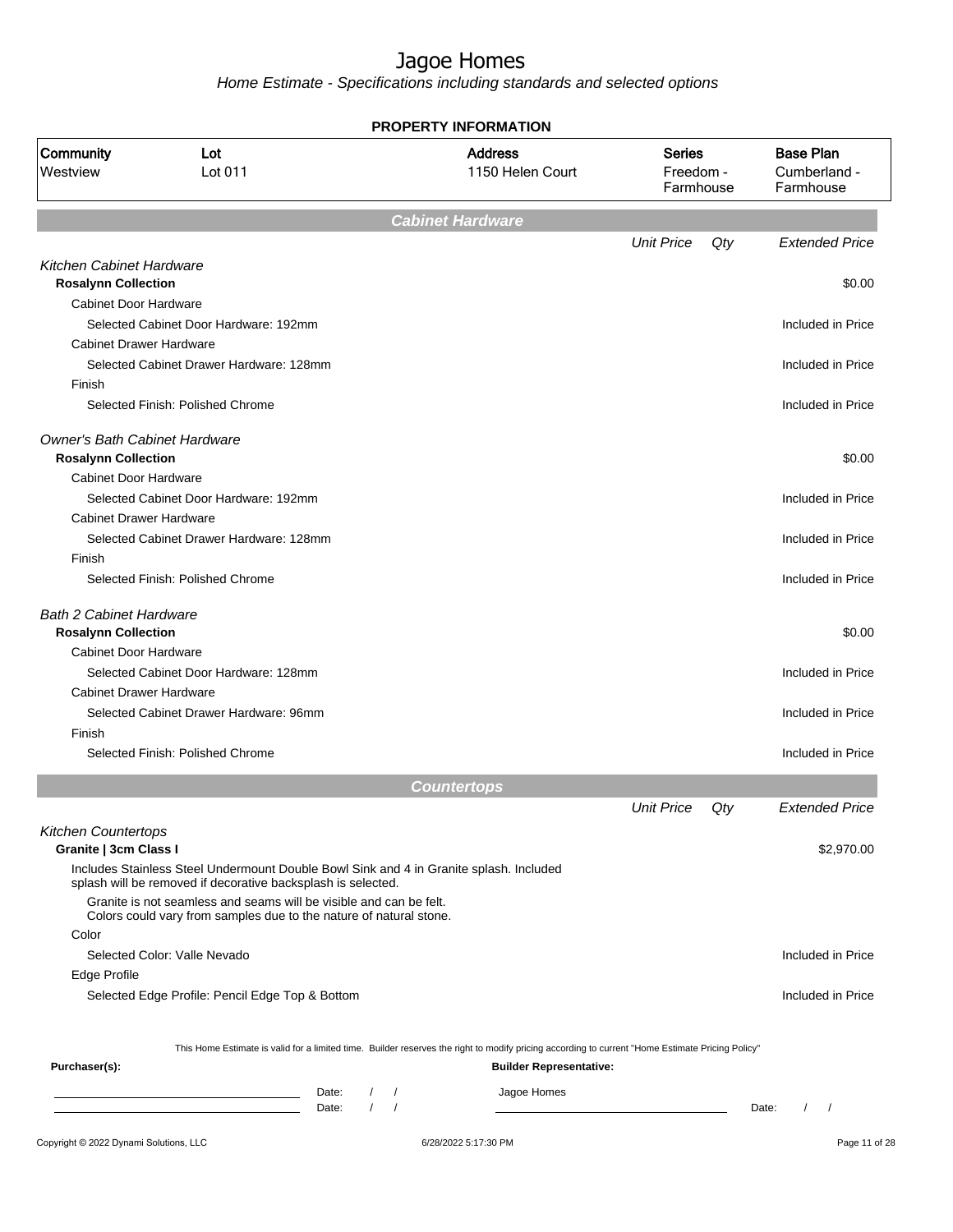|                                               |                                                                                                                                                                                                                                                                                       | <b>PROPERTY INFORMATION</b>                                                                                                                                                                                                                                                               |                                         |                                               |
|-----------------------------------------------|---------------------------------------------------------------------------------------------------------------------------------------------------------------------------------------------------------------------------------------------------------------------------------------|-------------------------------------------------------------------------------------------------------------------------------------------------------------------------------------------------------------------------------------------------------------------------------------------|-----------------------------------------|-----------------------------------------------|
| Community<br>Westview                         | Lot<br>Lot 011                                                                                                                                                                                                                                                                        | <b>Address</b><br>1150 Helen Court                                                                                                                                                                                                                                                        | <b>Series</b><br>Freedom -<br>Farmhouse | <b>Base Plan</b><br>Cumberland -<br>Farmhouse |
|                                               |                                                                                                                                                                                                                                                                                       | <b>Countertops</b>                                                                                                                                                                                                                                                                        |                                         |                                               |
|                                               |                                                                                                                                                                                                                                                                                       |                                                                                                                                                                                                                                                                                           | <b>Unit Price</b><br>Qty                | <b>Extended Price</b>                         |
| Kitchen Backsplash - Tile<br><b>Mythology</b> |                                                                                                                                                                                                                                                                                       |                                                                                                                                                                                                                                                                                           |                                         | \$1,740.00                                    |
| the Mediterranean islands.                    | Experience Mediterranean essence with the Mythology™ collection - featuring<br>natural earth tones and textures with handmade look punches<br>are the foundation of Mythology™. With curvaceous 6-inch arabesque shapes & Picket<br>Mosaic options, embody the warmth and serenity of | styles and characteristics sure to stir your soul. As dramatic as it is chic in the detailing; rich                                                                                                                                                                                       |                                         |                                               |
| Ceramic                                       |                                                                                                                                                                                                                                                                                       |                                                                                                                                                                                                                                                                                           |                                         |                                               |
|                                               | Selected Ceramic: Mythology Arabesque Santorini MY90                                                                                                                                                                                                                                  |                                                                                                                                                                                                                                                                                           |                                         | Included in Price                             |
| <b>Grout Color</b>                            | Selected Grout Color: 02 Pewter                                                                                                                                                                                                                                                       |                                                                                                                                                                                                                                                                                           |                                         | Included in Price                             |
| Trim                                          |                                                                                                                                                                                                                                                                                       |                                                                                                                                                                                                                                                                                           |                                         |                                               |
|                                               | Selected Trim: Polished Chrome                                                                                                                                                                                                                                                        |                                                                                                                                                                                                                                                                                           |                                         | Included in Price                             |
| <b>Owner's Bath Vanity Top</b>                | <b>Cultured Marble   Double Rectangle Bowl</b>                                                                                                                                                                                                                                        |                                                                                                                                                                                                                                                                                           |                                         | \$390.00                                      |
| abrasive products.<br>mildew and chips.       | Cultured Marble is Beautiful – Veining and patterns can be incorporated during the casting<br>process, creating character, depth and interest that mimics its natural counterpart.<br>marble, but will increase the overall value of a home just as natural stone products will.      | Low Maintenance - Cultured marble never needs to be sealed and is easy to clean with non-<br>Durable - Cultured marble is non-porous, making it extremely tough and resistant to stains,<br>Economical - In general, cultured marble is less expensive to fabricate and install than slab |                                         |                                               |
| Color                                         |                                                                                                                                                                                                                                                                                       |                                                                                                                                                                                                                                                                                           |                                         |                                               |
|                                               | Selected Color: Carerra Frost                                                                                                                                                                                                                                                         |                                                                                                                                                                                                                                                                                           |                                         | Included in Price                             |
| Finish                                        |                                                                                                                                                                                                                                                                                       |                                                                                                                                                                                                                                                                                           |                                         |                                               |
| Selected Finish: Matte                        |                                                                                                                                                                                                                                                                                       |                                                                                                                                                                                                                                                                                           |                                         | Included in Price                             |
| Bath 2 Vanity Top                             | <b>Cultured Marble   Rectangle Bowl</b>                                                                                                                                                                                                                                               |                                                                                                                                                                                                                                                                                           |                                         | \$145.00                                      |
| Color                                         |                                                                                                                                                                                                                                                                                       |                                                                                                                                                                                                                                                                                           |                                         |                                               |
|                                               | Selected Color: Carerra Frost                                                                                                                                                                                                                                                         |                                                                                                                                                                                                                                                                                           |                                         | Included in Price                             |
| Finish<br>Selected Finish: Matte              |                                                                                                                                                                                                                                                                                       |                                                                                                                                                                                                                                                                                           |                                         | Included in Price                             |
|                                               |                                                                                                                                                                                                                                                                                       | <b>Mirrors</b>                                                                                                                                                                                                                                                                            |                                         |                                               |
|                                               |                                                                                                                                                                                                                                                                                       |                                                                                                                                                                                                                                                                                           | <b>Unit Price</b><br>Qty                | <b>Extended Price</b>                         |
| <b>Owner's Bath Mirrors</b>                   |                                                                                                                                                                                                                                                                                       |                                                                                                                                                                                                                                                                                           |                                         |                                               |
|                                               | Beveled Edged Mirrors, (Qty 2), 24" X 36"                                                                                                                                                                                                                                             |                                                                                                                                                                                                                                                                                           |                                         | \$90.00                                       |
|                                               |                                                                                                                                                                                                                                                                                       | This Home Estimate is valid for a limited time. Builder reserves the right to modify pricing according to current "Home Estimate Pricing Policy"                                                                                                                                          |                                         |                                               |
| Purchaser(s):                                 |                                                                                                                                                                                                                                                                                       | <b>Builder Representative:</b>                                                                                                                                                                                                                                                            |                                         |                                               |
|                                               | Date:<br>Date:                                                                                                                                                                                                                                                                        | Jagoe Homes<br>$\sqrt{2}$<br>$\prime$<br>$\prime$<br>$\prime$                                                                                                                                                                                                                             |                                         | Date:<br>$\sqrt{2}$                           |
| Copyright © 2022 Dynami Solutions, LLC        |                                                                                                                                                                                                                                                                                       | 6/28/2022 5:17:30 PM                                                                                                                                                                                                                                                                      |                                         | Page 12 of 28                                 |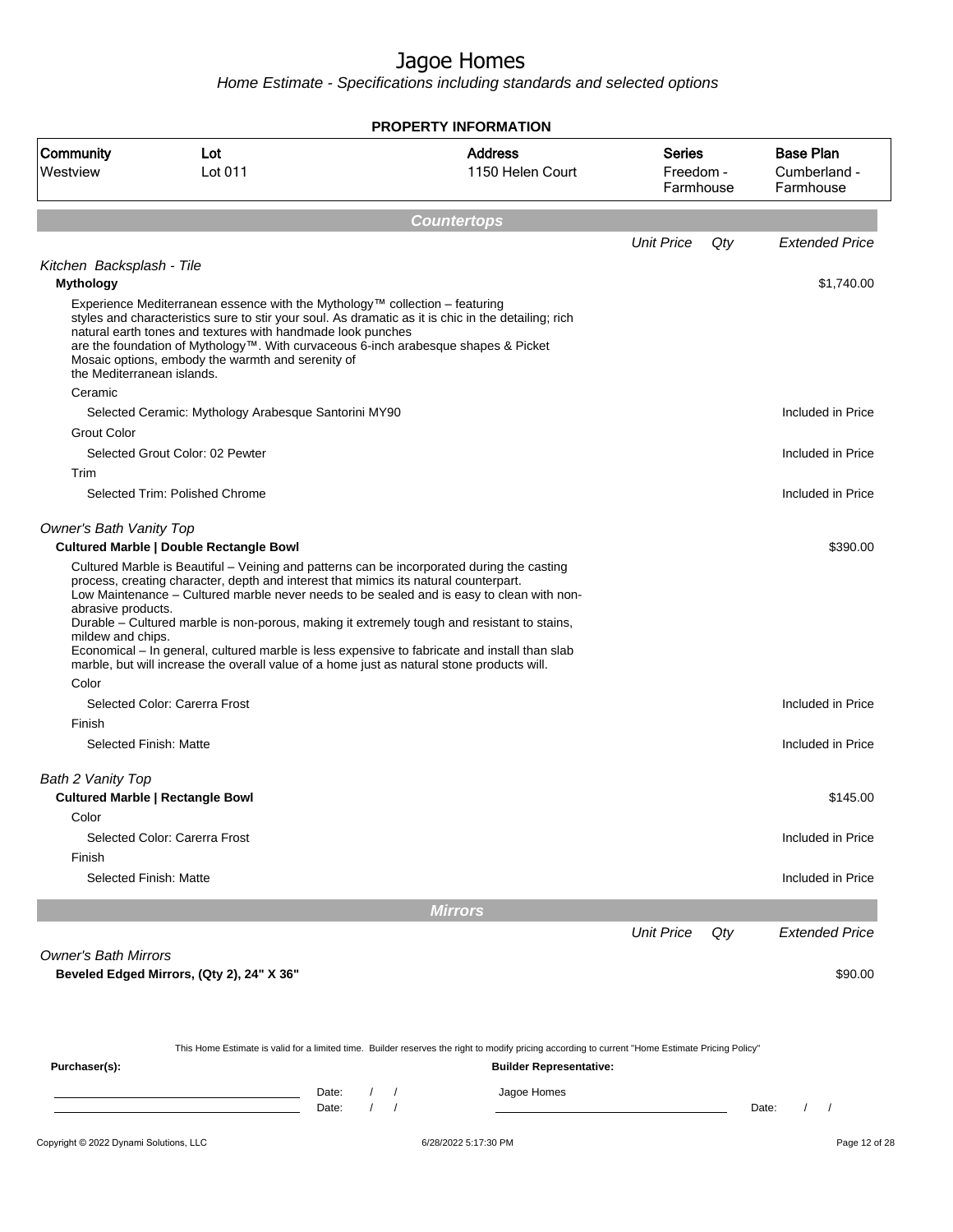Home Estimate - Specifications including standards and selected options

|                                    |                                                                                               | <b>PROPERTY INFORMATION</b>        |                                         |     |                                               |
|------------------------------------|-----------------------------------------------------------------------------------------------|------------------------------------|-----------------------------------------|-----|-----------------------------------------------|
| Community<br>Westview              | Lot<br>Lot 011                                                                                | <b>Address</b><br>1150 Helen Court | <b>Series</b><br>Freedom -<br>Farmhouse |     | <b>Base Plan</b><br>Cumberland -<br>Farmhouse |
|                                    |                                                                                               | <b>Mirrors</b>                     |                                         |     |                                               |
|                                    |                                                                                               |                                    | <b>Unit Price</b>                       | Qty | <b>Extended Price</b>                         |
| <b>Bath 2 Mirror</b>               | Beveled Edge Mirror(s)   Per Base Plan                                                        |                                    |                                         |     | Included in Price                             |
| <b>Powder Room Mirror</b>          | Beveled Edge Mirror(s)   Per Base Plan                                                        |                                    |                                         |     | Included in Price                             |
|                                    |                                                                                               | <b>Appliances</b>                  |                                         |     |                                               |
|                                    |                                                                                               |                                    | <b>Unit Price</b>                       | Qty | <b>Extended Price</b>                         |
| Kitchen Range                      | Range - Gas - Free Standing Continuous Grates                                                 |                                    |                                         |     | \$320.00                                      |
| Finish                             | Selected Finish: Stainless Steel - JGBS66REKSS                                                |                                    |                                         |     | \$150.00                                      |
| <b>Microwave - Stainless Steel</b> | Kitchen Microwave or Microwave Hood                                                           |                                    |                                         |     | \$80.00                                       |
|                                    | GE® 1.6 CU. FT. OVER-THE-RANGE MICROWAVE OVEN                                                 |                                    |                                         |     |                                               |
|                                    | Technical Specification: APPROXIMATE DIMENSIONS (HxWxD)<br>16 1/8 H x 29 7/8 W x 15 9/16 D in |                                    |                                         |     |                                               |
| Finish                             |                                                                                               |                                    |                                         |     |                                               |
|                                    | Selected Finish: Stainless Steel - JVM3160RFSS                                                |                                    |                                         |     | Included in Price                             |
| <b>Kitchen Dishwasher</b>          | Dishwasher - Front Control - Stainless Steel                                                  |                                    |                                         |     | \$60.00                                       |
| <b>CYCLE &amp; DRY BOOST</b>       | GE® FRONT CONTROL WITH PLASTIC INTERIOR DISHWASHER WITH SANITIZE                              |                                    |                                         |     |                                               |
|                                    | Technical Specification: APPROXIMATE DIMENSIONS (HxWxD)<br>33 3/8 H x 23 3/4 W x 24 D in      |                                    |                                         |     |                                               |
| Finish                             |                                                                                               |                                    |                                         |     |                                               |
|                                    | Selected Finish: GDF535PSRSS                                                                  |                                    |                                         |     | Included in Price                             |
| Refrigerator                       | Refrigerator - Side by Side w/ Ice & Water on Door                                            |                                    |                                         |     | Included in Price                             |
| Finish                             |                                                                                               |                                    |                                         |     |                                               |
|                                    | Selected Finish: Stainless Steel - GSS25GYPFS                                                 |                                    |                                         |     | \$165.00                                      |
|                                    |                                                                                               |                                    |                                         |     |                                               |

This Home Estimate is valid for a limited time. Builder reserves the right to modify pricing according to current "Home Estimate Pricing Policy"

**Purchaser(s): Builder Representative:** Date: / / Jagoe Homes<br>Date: / / Jagoe Homes Date: / / Date: / /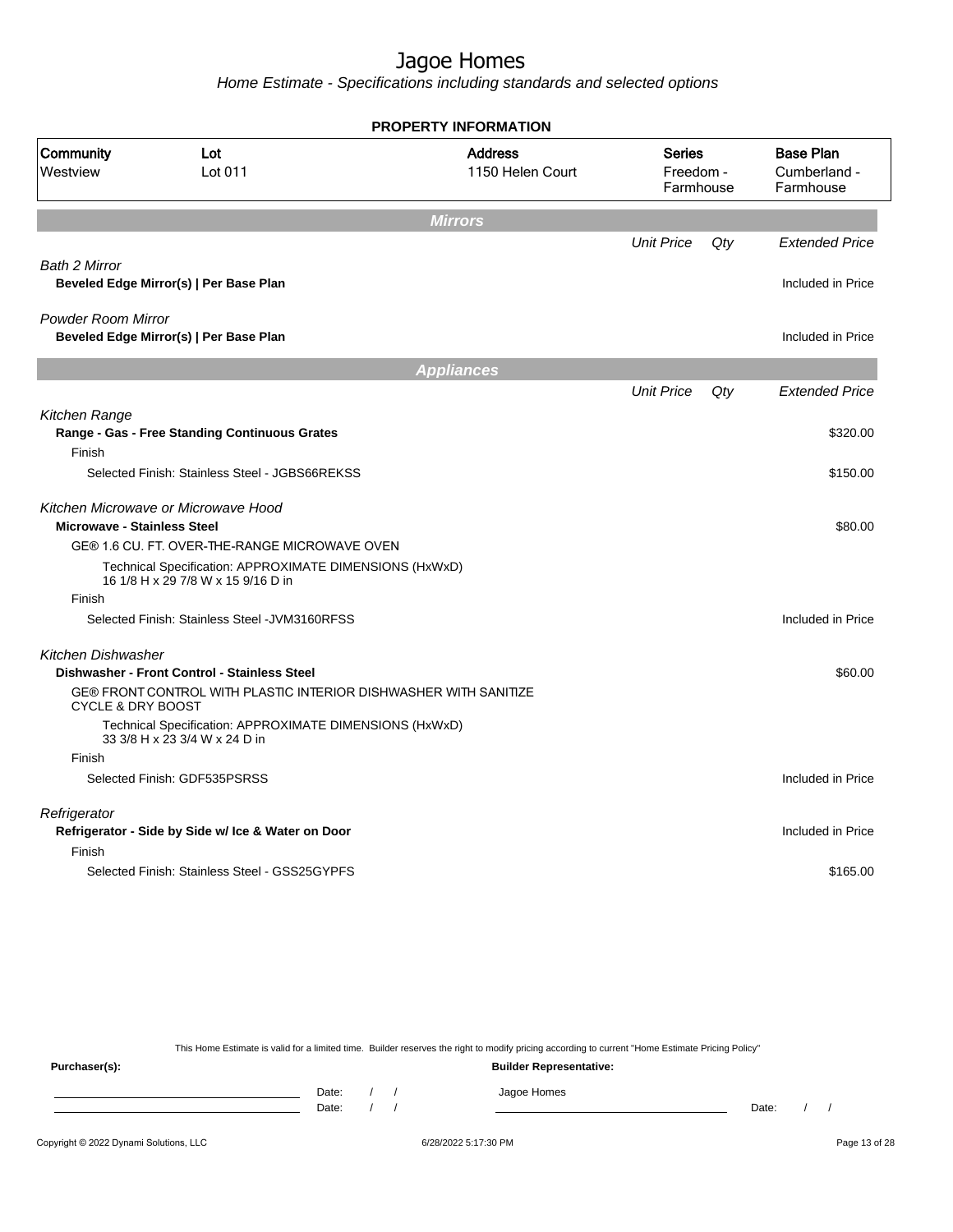| <b>PROPERTY INFORMATION</b>                                           |                                                                                               |                 |                                  |     |                                               |  |  |  |  |  |
|-----------------------------------------------------------------------|-----------------------------------------------------------------------------------------------|-----------------|----------------------------------|-----|-----------------------------------------------|--|--|--|--|--|
| Community<br>Westview                                                 | <b>Address</b><br>Lot<br>Lot 011<br>1150 Helen Court                                          |                 | Series<br>Freedom -<br>Farmhouse |     | <b>Base Plan</b><br>Cumberland -<br>Farmhouse |  |  |  |  |  |
|                                                                       |                                                                                               | <b>Plumbing</b> |                                  |     |                                               |  |  |  |  |  |
|                                                                       |                                                                                               |                 | <b>Unit Price</b>                | Qty | <b>Extended Price</b>                         |  |  |  |  |  |
|                                                                       | Owner's Bath Fixture Color Package                                                            |                 |                                  |     |                                               |  |  |  |  |  |
| <b>Bath Fixture Color</b>                                             |                                                                                               |                 |                                  |     | Included in Price                             |  |  |  |  |  |
| Color                                                                 |                                                                                               |                 |                                  |     |                                               |  |  |  |  |  |
| Selected Color: White                                                 |                                                                                               |                 |                                  |     | Included in Price                             |  |  |  |  |  |
| <b>Owner's Bath Vanity</b><br>60" Double Bowl                         |                                                                                               |                 |                                  |     | \$1,760.00                                    |  |  |  |  |  |
|                                                                       | 48" single bowl enlarged to 60" double bowl vanity, 12" removed from Owners Closet.           |                 |                                  |     |                                               |  |  |  |  |  |
|                                                                       |                                                                                               |                 |                                  |     |                                               |  |  |  |  |  |
| <b>Owner's Bath Lavatory Faucet</b><br><b>Delta Ashlyn Collection</b> |                                                                                               |                 |                                  | 2   | Included in Price                             |  |  |  |  |  |
| Finish                                                                |                                                                                               |                 |                                  |     |                                               |  |  |  |  |  |
|                                                                       | Selected Finish: Chrome                                                                       |                 |                                  |     | Included in Price                             |  |  |  |  |  |
| Spread                                                                |                                                                                               |                 |                                  |     |                                               |  |  |  |  |  |
|                                                                       | Selected Spread: 2564   4" Spread                                                             |                 |                                  |     | Included in Price                             |  |  |  |  |  |
|                                                                       | Owner's Bath Towel Bar or Robe Hooks & Paper Holder<br>Sage Robe Hooks (Qty 2) & Paper Holder |                 |                                  |     | \$40.00                                       |  |  |  |  |  |
|                                                                       | Hooks to be hung 67" above Finished Floor unless customer selects different location.         |                 |                                  |     |                                               |  |  |  |  |  |
| Finish                                                                |                                                                                               |                 |                                  |     |                                               |  |  |  |  |  |
|                                                                       | Selected Finish: Chrome                                                                       |                 |                                  |     | Included in Price                             |  |  |  |  |  |
|                                                                       | Owners Bath Tub/Shower or Shower Stall                                                        |                 |                                  |     |                                               |  |  |  |  |  |
|                                                                       | 60" Fiberglass Shower Stall   Sliding Shower Door                                             |                 |                                  |     | \$1,240.00                                    |  |  |  |  |  |
| accomodate shower.                                                    | Semi Frameless Chrome Shower Door with Clear Glass Included Plan may be revised to            |                 |                                  |     |                                               |  |  |  |  |  |
| <b>Glass Pattern</b>                                                  |                                                                                               |                 |                                  |     |                                               |  |  |  |  |  |
|                                                                       | Selected Glass Pattern: Clear                                                                 |                 |                                  |     | Included in Price                             |  |  |  |  |  |
|                                                                       | Semi Frameless Sliding Shower Door                                                            |                 |                                  |     |                                               |  |  |  |  |  |
|                                                                       | Selected Semi Frameless Sliding Shower Door: N/A                                              |                 |                                  |     | Included in Price                             |  |  |  |  |  |
| <b>Shower Door</b>                                                    |                                                                                               |                 |                                  |     |                                               |  |  |  |  |  |
|                                                                       | Selected Shower Door: Chrome                                                                  |                 |                                  |     | Included in Price                             |  |  |  |  |  |
|                                                                       | <b>Owner's Bath Shower Stall Faucet</b>                                                       |                 |                                  |     |                                               |  |  |  |  |  |
|                                                                       | Delta Ashlyn Shower Stall Faucet T14264                                                       |                 |                                  |     | Included in Price                             |  |  |  |  |  |
| Model # T14264                                                        |                                                                                               |                 |                                  |     |                                               |  |  |  |  |  |
| Finish                                                                |                                                                                               |                 |                                  |     |                                               |  |  |  |  |  |
|                                                                       | Selected Finish: Chrome                                                                       |                 |                                  |     | Included in Price                             |  |  |  |  |  |

|               |       |  | This Home Estimate is valid for a limited time. Builder reserves the right to modify pricing according to current "Home Estimate Pricing Policy" |       |  |
|---------------|-------|--|--------------------------------------------------------------------------------------------------------------------------------------------------|-------|--|
| Purchaser(s): |       |  | <b>Builder Representative:</b>                                                                                                                   |       |  |
|               | Date: |  | Jagoe Homes                                                                                                                                      |       |  |
|               | Date: |  |                                                                                                                                                  | Date: |  |
|               |       |  |                                                                                                                                                  |       |  |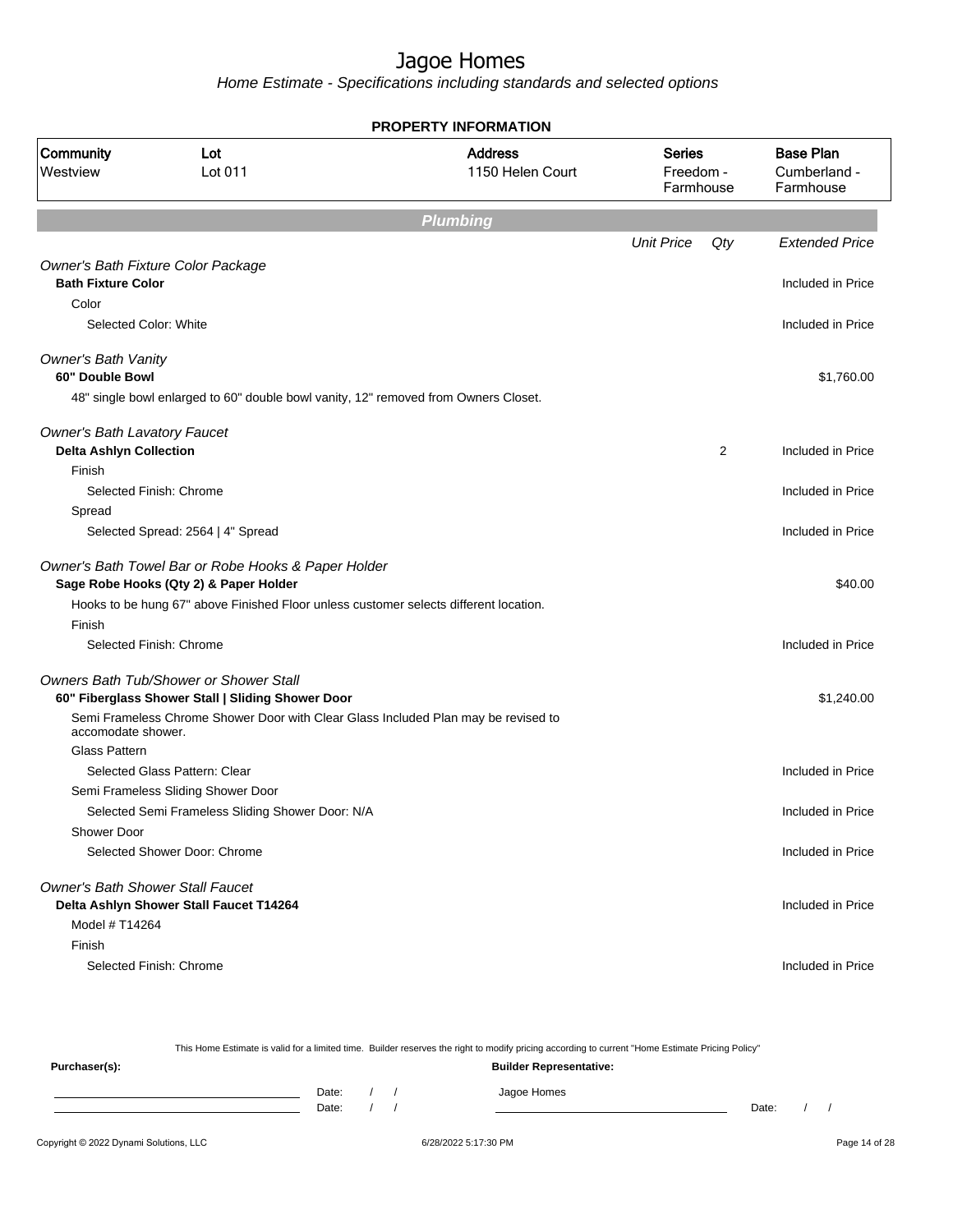| <b>PROPERTY INFORMATION</b>                                               |                                                              |                                    |                                         |     |                                               |  |  |  |  |  |
|---------------------------------------------------------------------------|--------------------------------------------------------------|------------------------------------|-----------------------------------------|-----|-----------------------------------------------|--|--|--|--|--|
| Community<br>Lot<br>Lot 011<br>Westview                                   |                                                              | <b>Address</b><br>1150 Helen Court | <b>Series</b><br>Freedom -<br>Farmhouse |     | <b>Base Plan</b><br>Cumberland -<br>Farmhouse |  |  |  |  |  |
|                                                                           |                                                              | <b>Plumbing</b>                    |                                         |     |                                               |  |  |  |  |  |
|                                                                           |                                                              |                                    | <b>Unit Price</b>                       | Qty | <b>Extended Price</b>                         |  |  |  |  |  |
| <b>Owner's Bath Commode</b><br>1.6 Gallon<br>2 PC                         | Standard 1.6 Gallon Commode, 2 pc.                           |                                    |                                         |     | Included in Price                             |  |  |  |  |  |
| <b>Bath 2 Fixture Color Package</b><br><b>Bath Fixture Color</b>          |                                                              |                                    |                                         |     | Included in Price                             |  |  |  |  |  |
| Color<br>Selected Color: White                                            |                                                              |                                    |                                         |     | Included in Price                             |  |  |  |  |  |
| <b>Bath 2 Commode</b><br>1.6 Gallon<br>2 PC                               | Standard 1.6 Gallon Commode, 2 pc.                           |                                    |                                         |     | Included in Price                             |  |  |  |  |  |
| <b>Bath 2 Lavatory Faucet</b><br><b>Delta Ashlyn Collection</b><br>Finish |                                                              |                                    |                                         |     | Included in Price                             |  |  |  |  |  |
| Spread                                                                    | Selected Finish: Chrome<br>Selected Spread: 2564   4" Spread |                                    |                                         |     | Included in Price<br>Included in Price        |  |  |  |  |  |
| Bath 2 Towel Bar & Paper Holder                                           | <b>Chrome Towel Bar &amp; Paper Holder</b>                   |                                    |                                         |     | Included in Price                             |  |  |  |  |  |
| Bath 2 Tub/Shower or Shower Stall<br>60" Fiberglass Tub/Shower            |                                                              |                                    |                                         |     | Included in Price                             |  |  |  |  |  |
| <b>Bath 2 Tub/Shower Faucet</b><br>Finish                                 | Delta Ashlyn Tub/Shower Faucet T14464                        |                                    |                                         |     | Included in Price                             |  |  |  |  |  |
|                                                                           | Selected Finish: Chrome                                      |                                    |                                         |     | Included in Price                             |  |  |  |  |  |
| <b>Bath Fixture Color</b><br>Color                                        | Powder Room Fixture Color Package                            |                                    |                                         |     | Included in Price                             |  |  |  |  |  |
| Selected Color: White                                                     |                                                              |                                    |                                         |     | Included in Price                             |  |  |  |  |  |
| Powder Room Vanity / Pedestal<br><b>Pedestal Sink</b>                     |                                                              |                                    |                                         |     | Included in Price                             |  |  |  |  |  |

|                                        |                |  | This Home Estimate is valid for a limited time. Builder reserves the right to modify pricing according to current "Home Estimate Pricing Policy" |       |  |               |
|----------------------------------------|----------------|--|--------------------------------------------------------------------------------------------------------------------------------------------------|-------|--|---------------|
| Purchaser(s):                          |                |  | <b>Builder Representative:</b>                                                                                                                   |       |  |               |
|                                        | Date:<br>Date: |  | Jagoe Homes                                                                                                                                      | Date: |  |               |
| Copyright © 2022 Dynami Solutions, LLC |                |  | 6/28/2022 5:17:30 PM                                                                                                                             |       |  | Page 15 of 28 |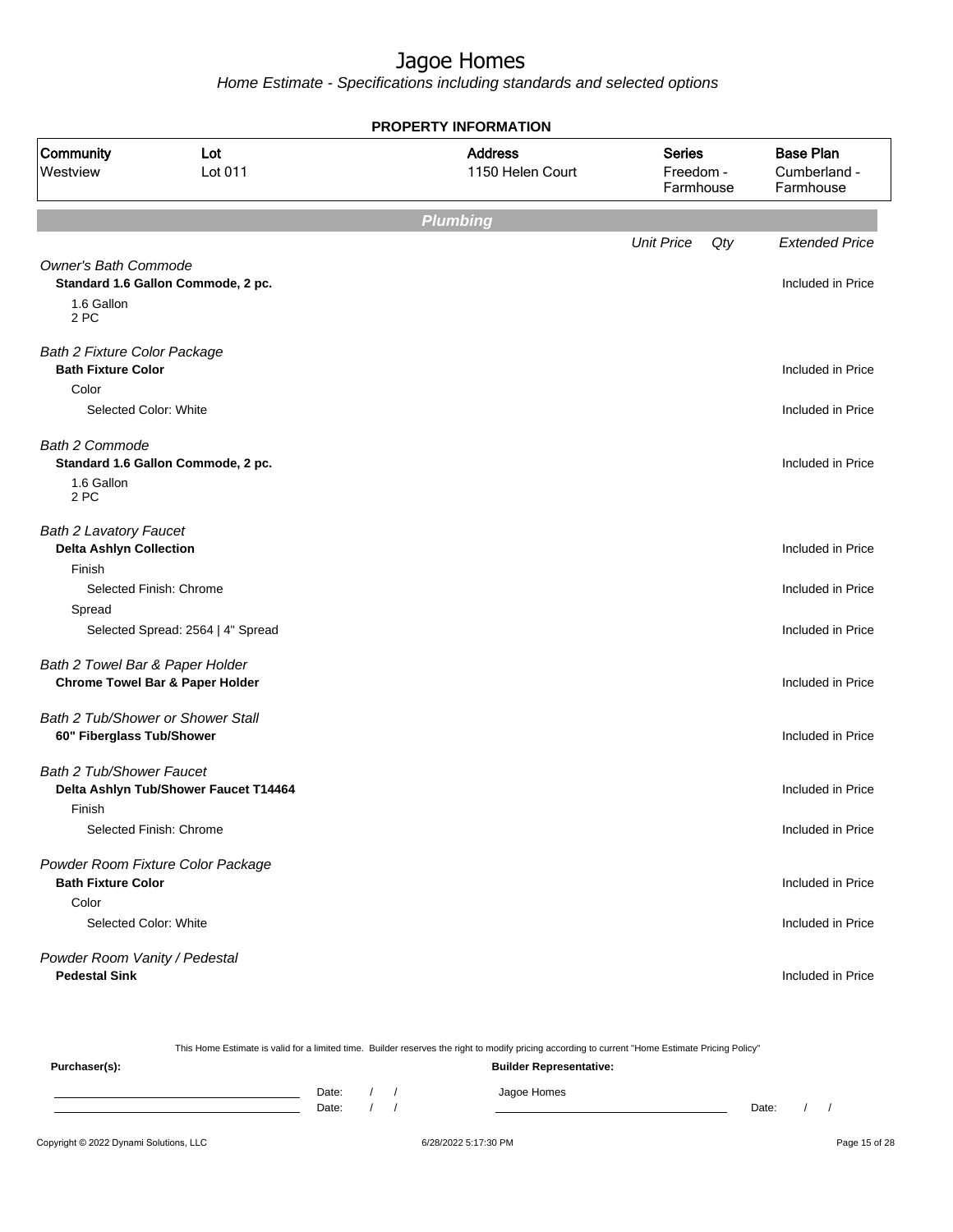|                                 |                                                                            | <b>PROPERTY INFORMATION</b>        |                                         |                                               |
|---------------------------------|----------------------------------------------------------------------------|------------------------------------|-----------------------------------------|-----------------------------------------------|
| Community<br>Westview           | Lot<br>Lot 011                                                             | <b>Address</b><br>1150 Helen Court | <b>Series</b><br>Freedom -<br>Farmhouse | <b>Base Plan</b><br>Cumberland -<br>Farmhouse |
|                                 |                                                                            | <b>Plumbing</b>                    |                                         |                                               |
|                                 |                                                                            |                                    | <b>Unit Price</b>                       | Qty<br><b>Extended Price</b>                  |
| Powder Room Lavatory Faucet     |                                                                            |                                    |                                         |                                               |
| <b>Delta Ashlyn Collection</b>  |                                                                            |                                    |                                         | \$0.00                                        |
| Finish                          |                                                                            |                                    |                                         |                                               |
|                                 | Selected Finish: Chrome                                                    |                                    |                                         | Included in Price                             |
| Spread                          |                                                                            |                                    |                                         |                                               |
|                                 | Selected Spread: 2564   4" Spread                                          |                                    |                                         | Included in Price                             |
|                                 | Powder Room Towel Ring & Paper Holder                                      |                                    |                                         |                                               |
|                                 | <b>Chrome Towel Ring &amp; Paper Holder</b>                                |                                    |                                         | Included in Price                             |
| Powder Room Commode             |                                                                            |                                    |                                         |                                               |
|                                 | Standard 1.6 Gallon Commode, 2 pc.                                         |                                    |                                         | Included in Price                             |
| 1.6 Gallon<br>2 PC              |                                                                            |                                    |                                         |                                               |
| <b>Kitchen Sink</b>             |                                                                            |                                    |                                         |                                               |
|                                 | Blanco Precis Undermount Sink - Super Single Bowl w/Chrome Disposal Flange |                                    |                                         | \$680.00                                      |
| Sink 9 1/2" Deep                |                                                                            |                                    |                                         |                                               |
| Color                           |                                                                            |                                    |                                         |                                               |
|                                 | Selected Color: Metallic Gray 440148                                       |                                    |                                         | Included in Price                             |
| <b>Kitchen Sink Faucet</b>      |                                                                            |                                    |                                         |                                               |
|                                 | Kitchen Sink Faucet - Delta Emmaline Single Handle Pull Down #9182         |                                    |                                         | \$360.00                                      |
| Finish                          |                                                                            |                                    |                                         |                                               |
|                                 | Selected Finish: Chrome                                                    |                                    |                                         | Included in Price                             |
| Kitchen Garbage Disposal        |                                                                            |                                    |                                         |                                               |
| Garbage Disposal 1/3 hp         |                                                                            |                                    |                                         | Included in Price                             |
| Kitchen Ice Maker Water Line    |                                                                            |                                    |                                         |                                               |
| <b>Ice Maker Water Line</b>     |                                                                            |                                    |                                         | Included in Price                             |
| Kitchen Gas Line for Range      |                                                                            |                                    |                                         |                                               |
|                                 | Gas Line for Range, Includes 110-Volt Outlet                               |                                    |                                         | \$970.00                                      |
| Existing 220v outlet remains.   |                                                                            |                                    |                                         |                                               |
| <b>Entire Home Water Heater</b> |                                                                            |                                    |                                         |                                               |
| <b>Tankless Water Heater</b>    |                                                                            |                                    |                                         | Included in Price                             |

|               |       |  | This Home Estimate is valid for a limited time. Builder reserves the right to modify pricing according to current "Home Estimate Pricing Policy" |       |  |
|---------------|-------|--|--------------------------------------------------------------------------------------------------------------------------------------------------|-------|--|
| Purchaser(s): |       |  | <b>Builder Representative:</b>                                                                                                                   |       |  |
|               | Date: |  | Jagoe Homes                                                                                                                                      |       |  |
|               | Date: |  |                                                                                                                                                  | Date: |  |
|               |       |  |                                                                                                                                                  |       |  |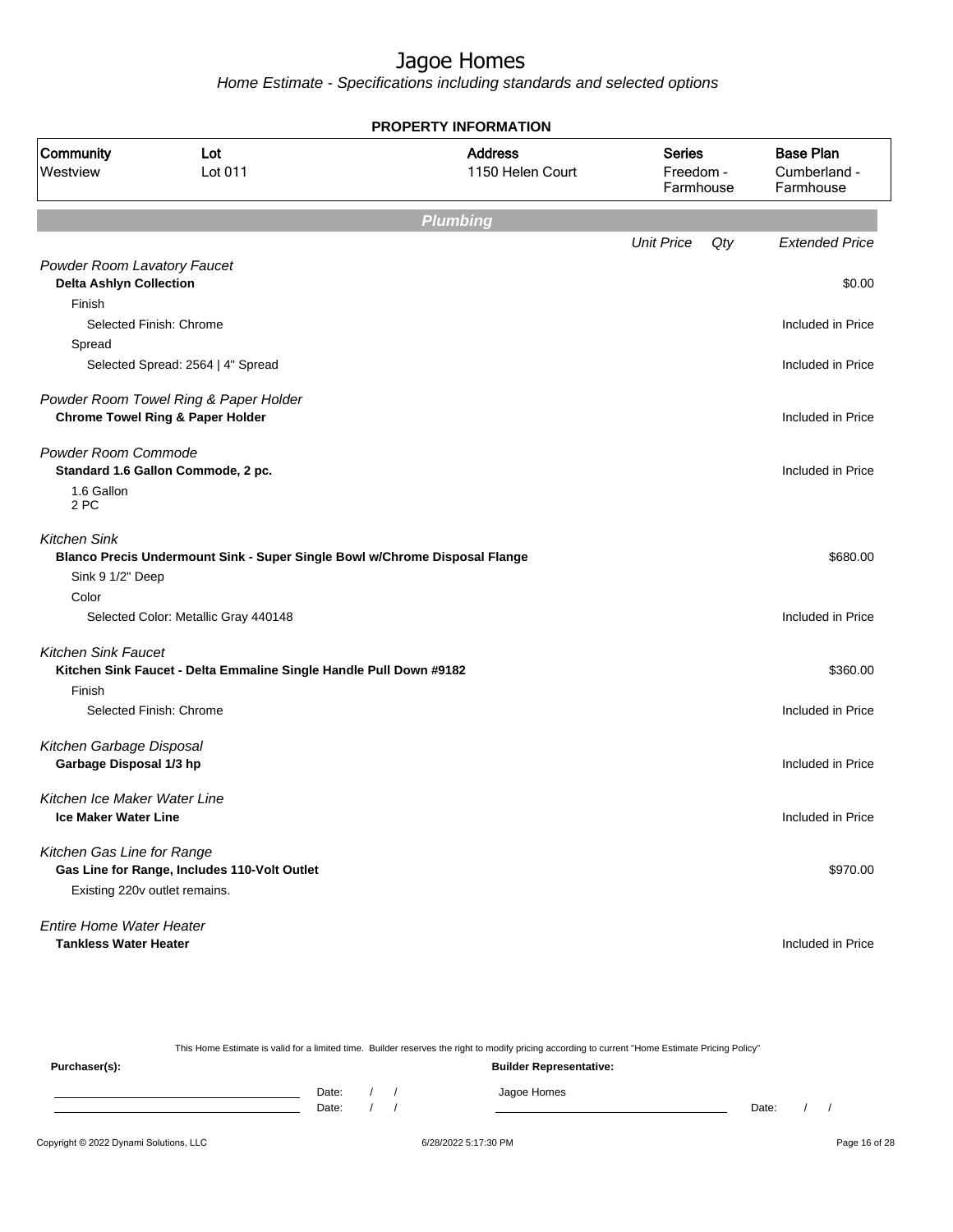|                                                                      |                                                                                                | <b>PROPERTY INFORMATION</b>              |                                         |     |                                               |
|----------------------------------------------------------------------|------------------------------------------------------------------------------------------------|------------------------------------------|-----------------------------------------|-----|-----------------------------------------------|
| Community<br>Westview                                                | Lot<br>Lot 011                                                                                 | <b>Address</b><br>1150 Helen Court       | <b>Series</b><br>Freedom -<br>Farmhouse |     | <b>Base Plan</b><br>Cumberland -<br>Farmhouse |
|                                                                      |                                                                                                | <b>Plumbing</b>                          |                                         |     |                                               |
|                                                                      |                                                                                                |                                          | <b>Unit Price</b>                       | Qty | <b>Extended Price</b>                         |
| <b>Main Water Shutoff Valve</b>                                      | Entire Home Main Water Shutoff Valve                                                           |                                          |                                         |     | Included in Price                             |
|                                                                      | <b>Entire Home Plumbing Supply Pipes</b><br><b>Plumbing Pipes: Water Continuous PEX Piping</b> |                                          |                                         |     | Included in Price                             |
|                                                                      | Entire Home Plumbing Waste & Vent Lines<br><b>Plumbing Drains and Vents PVC</b>                |                                          |                                         |     | Included in Price                             |
|                                                                      | Entire Home Secondary Shut-Off Valves<br>Secondary Shut-Off Valves at each fixture             |                                          |                                         |     | Included in Price                             |
| <b>Exterior Plumbing Sewer Lines</b>                                 | Plumbing Pipes: Exterior Sewer Lines PVC Schedule 40                                           |                                          |                                         |     | Included in Price                             |
| <b>Exterior Sillcocks</b>                                            | <b>Outside Faucets Frost Proof (Per Plan)</b>                                                  |                                          |                                         |     | Included in Price                             |
|                                                                      |                                                                                                | <b>Electrical, Media, Communications</b> |                                         |     |                                               |
|                                                                      |                                                                                                |                                          | <b>Unit Price</b>                       | Qty | <b>Extended Price</b>                         |
| Front Porch Light(s)<br><b>Recessed Lighting (Per Plan)</b>          |                                                                                                |                                          |                                         |     | Included in Price                             |
| <b>Front Entry Ceiling Light</b>                                     | Recessed Light (1) ILO Standard Flush Mount                                                    |                                          |                                         |     | \$70.00                                       |
| <b>Recessed Lighting (Per Plan)</b>                                  | Main Level Stairway Landing Ceiling Fixture                                                    |                                          |                                         |     | Included in Price                             |
| <b>Family Room Ceiling Fixture</b>                                   | Ceiling Fan 52" Kichler Pro #330018, Fan Only                                                  |                                          |                                         |     | Included in Price                             |
| Color                                                                | Selected Color: Brushed Nickel w/Silver Blades                                                 |                                          |                                         |     | Included in Price                             |
| Family Room Recessed Light(s)<br><b>Recessed Lighting (Per Plan)</b> |                                                                                                |                                          |                                         |     | Included in Price                             |
| Kitchen Ceiling Lighting<br><b>Recessed Lighting (Per Plan)</b>      |                                                                                                |                                          |                                         |     | Included in Price                             |

| This Home Estimate is valid for a limited time. Builder reserves the right to modify pricing according to current "Home Estimate Pricing Policy" |                                |  |  |  |             |       |  |  |
|--------------------------------------------------------------------------------------------------------------------------------------------------|--------------------------------|--|--|--|-------------|-------|--|--|
| Purchaser(s):                                                                                                                                    | <b>Builder Representative:</b> |  |  |  |             |       |  |  |
|                                                                                                                                                  | Date:                          |  |  |  | Jagoe Homes |       |  |  |
|                                                                                                                                                  | Date:                          |  |  |  |             | Date: |  |  |
|                                                                                                                                                  |                                |  |  |  |             |       |  |  |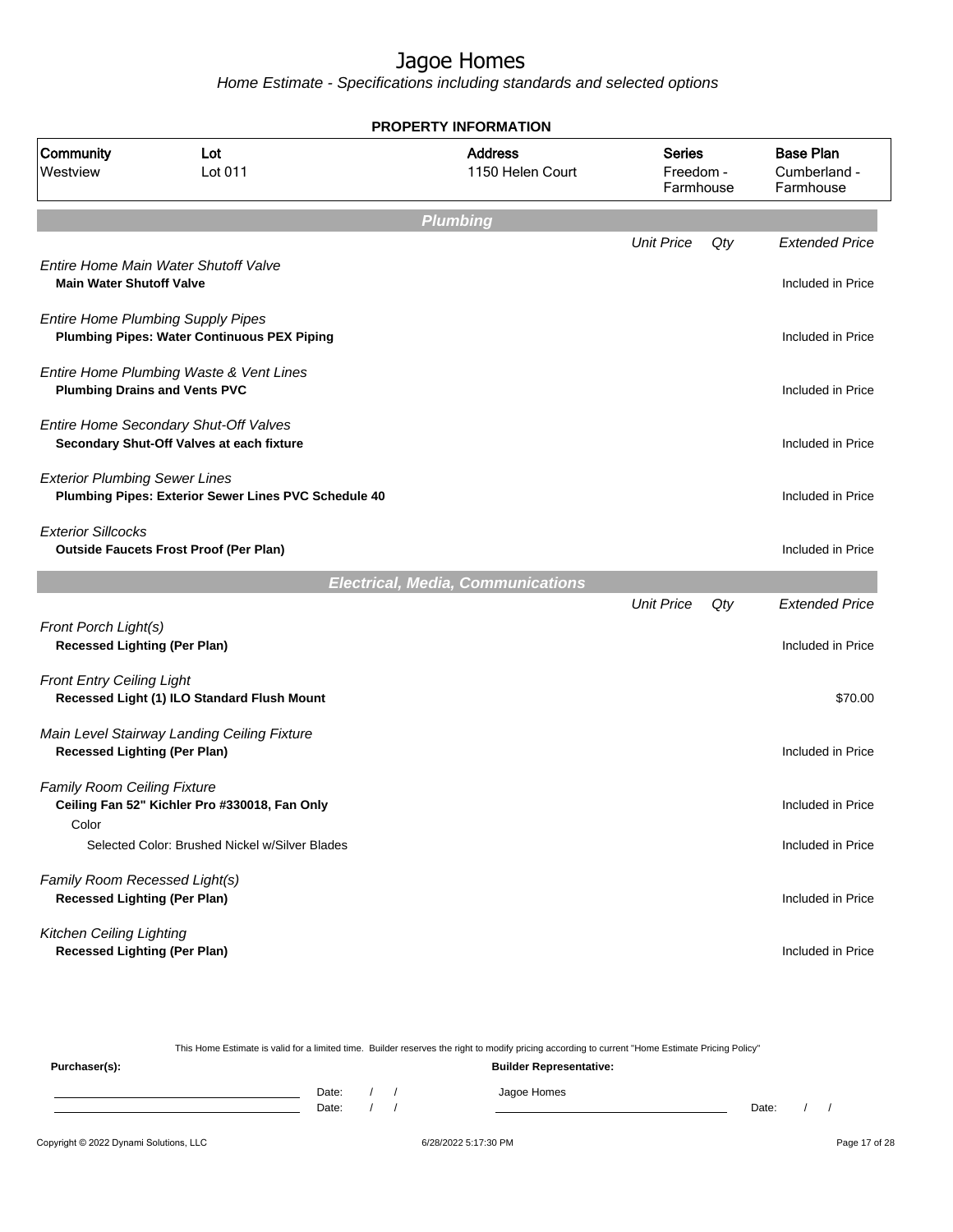Home Estimate - Specifications including standards and selected options

**Electrical, Media, Communications** Unit Price Qty Extended Price Kitchen Pendant Light ILO (1) Recessed Cans **Pendant Hanging Task Light - Kichler Everly #42046 (Qty 1) ILO Recessed Can above Sink** \$210.00 Finish Selected Finish: Chrome **Included** in Price Kitchen Under Cabinet Light **Under Cabinet Lighting Package, qty 3**  $$360.00$ Includes one under counter lighting package to be installed in predetermined location under wall cabinets in the kitchen. Includes 3 under counter lights Kitchen GFI Outlet **Interior GFI Outlet(s)** Included in Price Kitchen Range Receptacle **Range 220 Volt Receptacle Included in Price** Dining Area Ceiling Light(s) **Recessed Lighting (Per Plan)** Included in Price Powder Room Vanity Light **Shailene | 3 Light | 21" | 45574** \$110.00 The straight lines and up-sized satin etched glass of this bath light from the Shailene Collection create the perfect casual look for the updated urban lifestyle. Finish Selected Finish: Chrome **Included in Price** Powder Room Fan or Fan/Light **Bath Exhaust Fan w/ Light** Included in Price Main Level Hall Ceiling Light(s) **Flush Mount Light | 2 Bulb** Included in Price Finish Selected Finish: Brushed Nickel **Included in Price** Laundry Ceiling Light **Satco - 7" Square Flush Mount, 13.5 Watt/LED**  $$25.00$ Laundry Dryer Receptacle **Dryer 220 Volt Receptacle Included in Price PROPERTY INFORMATION** Freedom - Farmhouse Series 1150 Helen Court Address Westview Lot 011 Community Lot Cumberland - Farmhouse Base Plan

This Home Estimate is valid for a limited time. Builder reserves the right to modify pricing according to current "Home Estimate Pricing Policy" **Purchaser(s): Builder Representative:** Date: / / / Jagoe Homes Date: / / Date: / /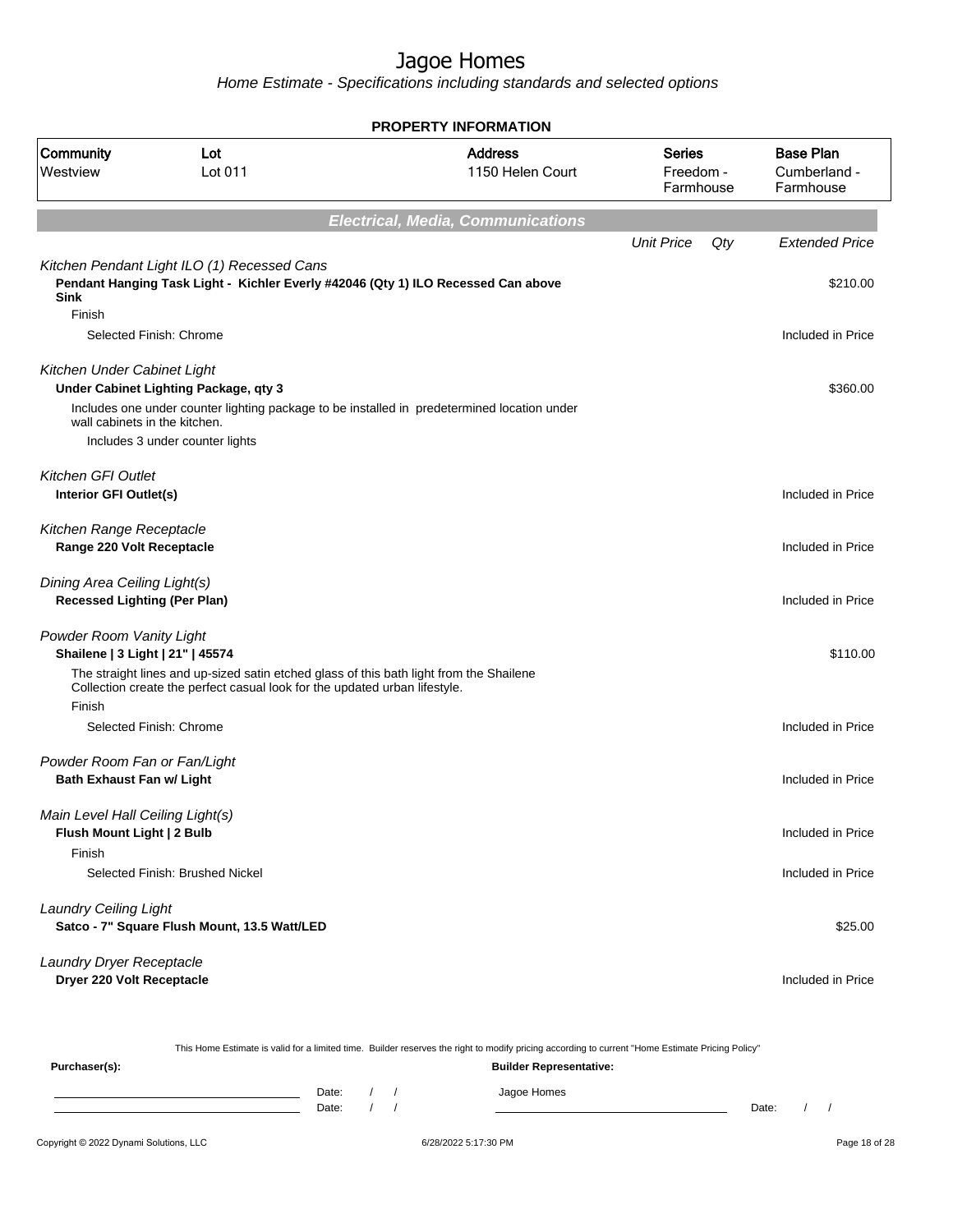Home Estimate - Specifications including standards and selected options

|                                                                        |                                                                                                                                                                                                                                                        | <b>PROPERTY INFORMATION</b>                                                                      |                                         |     |                                               |
|------------------------------------------------------------------------|--------------------------------------------------------------------------------------------------------------------------------------------------------------------------------------------------------------------------------------------------------|--------------------------------------------------------------------------------------------------|-----------------------------------------|-----|-----------------------------------------------|
| Community<br>Westview                                                  | Lot<br>Lot 011                                                                                                                                                                                                                                         | <b>Address</b><br>1150 Helen Court                                                               | <b>Series</b><br>Freedom -<br>Farmhouse |     | <b>Base Plan</b><br>Cumberland -<br>Farmhouse |
|                                                                        |                                                                                                                                                                                                                                                        | <b>Electrical, Media, Communications</b>                                                         |                                         |     |                                               |
|                                                                        |                                                                                                                                                                                                                                                        |                                                                                                  | <b>Unit Price</b>                       | Qty | <b>Extended Price</b>                         |
| <b>Owner's Suite Ceiling Light</b>                                     | Recessed Lighting (4) ILO Standard Bedroom Flush Mount Light                                                                                                                                                                                           |                                                                                                  |                                         |     | \$470.00                                      |
| <b>Owner's Closet Light(s)</b>                                         | Satco - 7" Square Flush Mount, 13.5 Watt/LED                                                                                                                                                                                                           |                                                                                                  |                                         |     | \$25.00                                       |
| <b>Owner's Bath Vanity Light</b>                                       | Standard   3 Light   24"   5337   Qty 2                                                                                                                                                                                                                | The modern lines of this bath light fixture with Satin Etched glass will blend into many decors. |                                         |     | \$90.00                                       |
| Finish                                                                 | Selected Finish: Chrome                                                                                                                                                                                                                                |                                                                                                  |                                         |     | Included in Price                             |
|                                                                        | Owner's Bath Additional Tub/Shower Light<br>Additional Tub/Shower Light Fixture w/ Switch<br>Includes one tub/shower special recessed light fixture with switch in choice of bathroom.<br>Technical Specification: Buyer must indicate choice of bath. |                                                                                                  |                                         |     | \$195.00                                      |
| Bath Exhaust Fan, Fan Only                                             | Owner's Bath Exhaust Fan or Fan/Light                                                                                                                                                                                                                  |                                                                                                  |                                         |     | Included in Price                             |
| <b>Owner's Bath GFI Outlet</b><br><b>GFI Interior Outlet(s)</b>        |                                                                                                                                                                                                                                                        |                                                                                                  |                                         |     | Included in Price                             |
| <b>Bedroom 2 Ceiling Light</b><br>Flush Mount Light   3 Bulb<br>Finish |                                                                                                                                                                                                                                                        |                                                                                                  |                                         |     | Included in Price                             |
|                                                                        | Selected Finish: Brushed Nickel                                                                                                                                                                                                                        |                                                                                                  |                                         |     | Included in Price                             |
| <b>Bedroom 3 Ceiling Light</b><br>Flush Mount Light   3 Bulb<br>Finish |                                                                                                                                                                                                                                                        |                                                                                                  |                                         |     | Included in Price                             |
|                                                                        | Selected Finish: Brushed Nickel                                                                                                                                                                                                                        |                                                                                                  |                                         |     | Included in Price                             |
| Bedroom 4 Ceiling Light(s)<br>Flush Mount Light   3 Bulb<br>Finish     |                                                                                                                                                                                                                                                        |                                                                                                  |                                         |     | Included in Price                             |
|                                                                        | Selected Finish: Brushed Nickel                                                                                                                                                                                                                        |                                                                                                  |                                         |     | Included in Price                             |

This Home Estimate is valid for a limited time. Builder reserves the right to modify pricing according to current "Home Estimate Pricing Policy" **Purchaser(s): Builder Representative:** Date: / / Jagoe Homes<br>Date: / / Jagoe Homes Date: / / Date: / /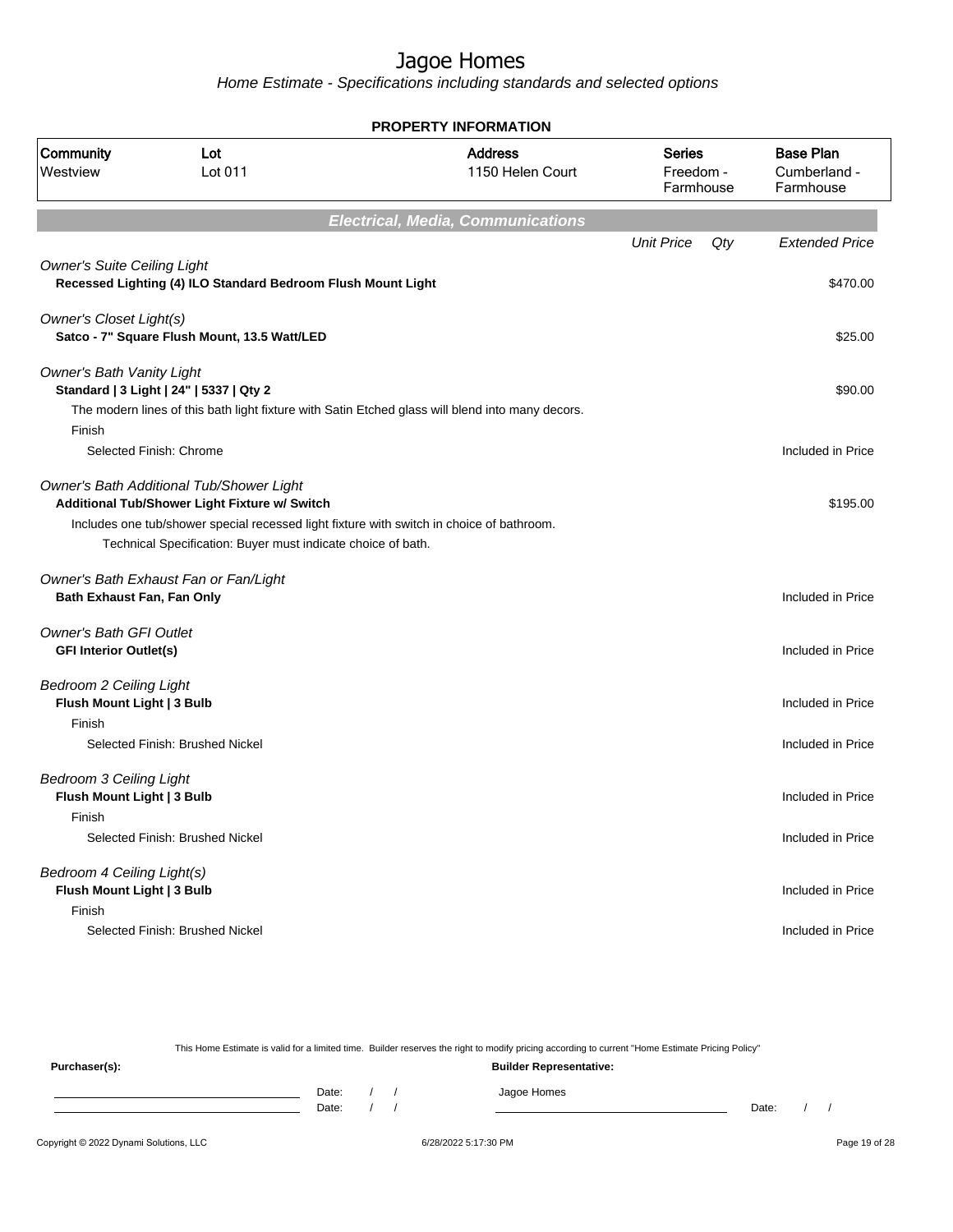Home Estimate - Specifications including standards and selected options

|                                                                         |                                                                                                                                                                       | <b>PROPERTY INFORMATION</b>                                                                                                                                                                      |                                  |                                               |
|-------------------------------------------------------------------------|-----------------------------------------------------------------------------------------------------------------------------------------------------------------------|--------------------------------------------------------------------------------------------------------------------------------------------------------------------------------------------------|----------------------------------|-----------------------------------------------|
| Community<br>Westview                                                   | Lot<br>Lot 011                                                                                                                                                        | <b>Address</b><br>1150 Helen Court                                                                                                                                                               | Series<br>Freedom -<br>Farmhouse | <b>Base Plan</b><br>Cumberland -<br>Farmhouse |
|                                                                         |                                                                                                                                                                       | <b>Electrical, Media, Communications</b>                                                                                                                                                         |                                  |                                               |
|                                                                         |                                                                                                                                                                       |                                                                                                                                                                                                  | <b>Unit Price</b><br>Qty         | <b>Extended Price</b>                         |
| <b>Bath 2 Vanity Light</b>                                              | Shailene   4 Lite   29 1/2"   45575                                                                                                                                   |                                                                                                                                                                                                  |                                  | \$140.00                                      |
|                                                                         | The straight lines and up-sized satin etched glass of this bath light from the Shailene<br>Collection create the perfect casual look for the updated urban lifestyle. |                                                                                                                                                                                                  |                                  |                                               |
| Finish                                                                  | Selected Finish: Chrome                                                                                                                                               |                                                                                                                                                                                                  |                                  | Included in Price                             |
|                                                                         | <b>Bath 2 Additional Tub/Shower Light</b><br>Additional Tub/Shower Light Fixture w/ Switch                                                                            |                                                                                                                                                                                                  |                                  | \$240.00                                      |
|                                                                         | Includes one tub/shower special recessed light fixture with switch in choice of bathroom.<br>Technical Specification: Buyer must indicate choice of bath.             |                                                                                                                                                                                                  |                                  |                                               |
| Bath 2 Exhaust Fan or Fan/Light<br>Bath Exhaust Fan, Fan Only           |                                                                                                                                                                       |                                                                                                                                                                                                  |                                  | Included in Price                             |
| <b>Bath 2 GFI Outlet</b><br>Interior GFI Outlet(s)                      |                                                                                                                                                                       |                                                                                                                                                                                                  |                                  | Included in Price                             |
| 2nd Level Hall Ceiling Light(s)<br>Flush Mount Light   2 Bulb           |                                                                                                                                                                       |                                                                                                                                                                                                  |                                  | Included in Price                             |
| Finish                                                                  | Selected Finish: Brushed Nickel                                                                                                                                       |                                                                                                                                                                                                  |                                  | Included in Price                             |
| Loft Ceiling Light(s)<br>Flush Mount Light   2 Bulb                     |                                                                                                                                                                       |                                                                                                                                                                                                  |                                  | Included in Price                             |
| Finish                                                                  | Selected Finish: Brushed Nickel                                                                                                                                       |                                                                                                                                                                                                  |                                  | Included in Price                             |
| <b>Stairway Ceiling Lighting</b><br><b>Recessed Lighting (Per Plan)</b> |                                                                                                                                                                       |                                                                                                                                                                                                  |                                  | Included in Price                             |
| <b>Stairway Additional Lighting</b><br><b>Switches</b>                  |                                                                                                                                                                       | Pass & Seymour Additional Stairway Lighting, NTLFULL-WCC6, 2" x 3" (3) Step Lights, (2)                                                                                                          |                                  | \$465.00                                      |
|                                                                         | builder per plan. White Only. LED Light. HORIZONTAL INSTALL                                                                                                           | Addition of three step lights and two switches to the stairway. Location will be determined by<br>Full Night Light, Adjustable Light Levels. WHITE. Press face to cycle thru the following light |                                  |                                               |
|                                                                         | levels: Off, Ultra Low, Low, Medium, High                                                                                                                             |                                                                                                                                                                                                  |                                  |                                               |
| Garage Ceiling Light(s)<br>Keyless (2)                                  |                                                                                                                                                                       |                                                                                                                                                                                                  |                                  | Included in Price                             |
|                                                                         |                                                                                                                                                                       | This Home Estimate is valid for a limited time. Builder reserves the right to modify pricing according to current "Home Estimate Pricing Policy"                                                 |                                  |                                               |
| Purchaser(s):                                                           |                                                                                                                                                                       | <b>Builder Representative:</b>                                                                                                                                                                   |                                  |                                               |

Date: / / Jagoe Homes<br>Date: / / Jagoe Homes Date: / / Date: / /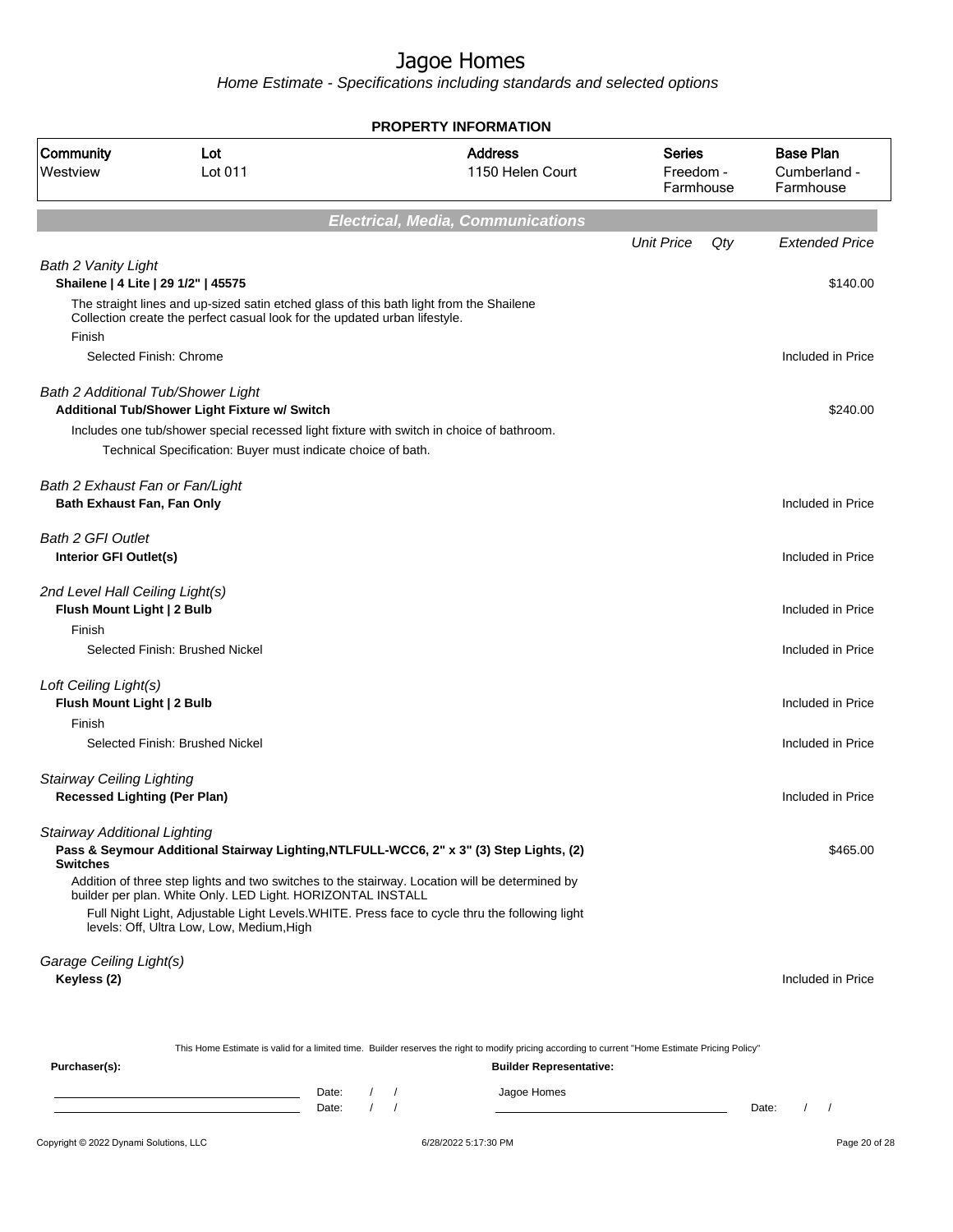Home Estimate - Specifications including standards and selected options

**Electrical, Media, Communications** Unit Price Qty Extended Price Garage Opener **Garage Door Opener Pre-Wire** Included in Price Included in Price Included in Price Garage Exterior Light **Kichler Northland #49776** Included in Price Qty Per Plan. This 1 light outdoor wall lantern from the Northland collection combines a white inner finish with a Matte Black exterior. The result is a vintage factory style that fills an area with light. 14 X 16.75 Finish Selected Finish: Black Included in Price Outside Retreat Light **Exterior Light, Kichler Northland #49775 - Black Included in Price** Included in Price This 1 light outdoor wall lantern from the Northland collection combines a white inner finish with a Matte Black exterior. The result is a vintage factory style that fills an area with light. Technical Specification: 10"W x 12"H Attic Light **Attic Lights Keyless** Included in Price Front Door Doorbell Button **Doorbell Button at Front Door Included in Price** Front Door Door Chime **Door Chime** Included in Price Entire Home - Electrical Outlets and Switches **Electrical Outlets & Switches per Plan & Code** Included in Price Included in Price Color Selected Color: White Included in Price Included in Price Entire Home - Cable TV/Phone Outlets (Qty 6 Total) **Cable TV Outlets, RG6 wire**  $\overline{5}$  Included in Price **Telephone Interior Jacks** \$0.00 Entire Home - Additional Cable TV Outlet **Additional Cable TV Outlet \$80.00 Second for the set of the set of the set of the set of the set of the set of the set of the set of the set of the set of the set of the set of the set of the set of the set of the set of** Includes one additional cable television outlet to be installed in choice of location. **PROPERTY INFORMATION** Freedom - Farmhouse Series 1150 Helen Court Address Westview Lot 011 Community Lot Cumberland - Farmhouse Base Plan

**Comments: see plans**

This Home Estimate is valid for a limited time. Builder reserves the right to modify pricing according to current "Home Estimate Pricing Policy"

**Purchaser(s): Builder Representative:** Date: / / / Jagoe Homes Date: / / Date: / /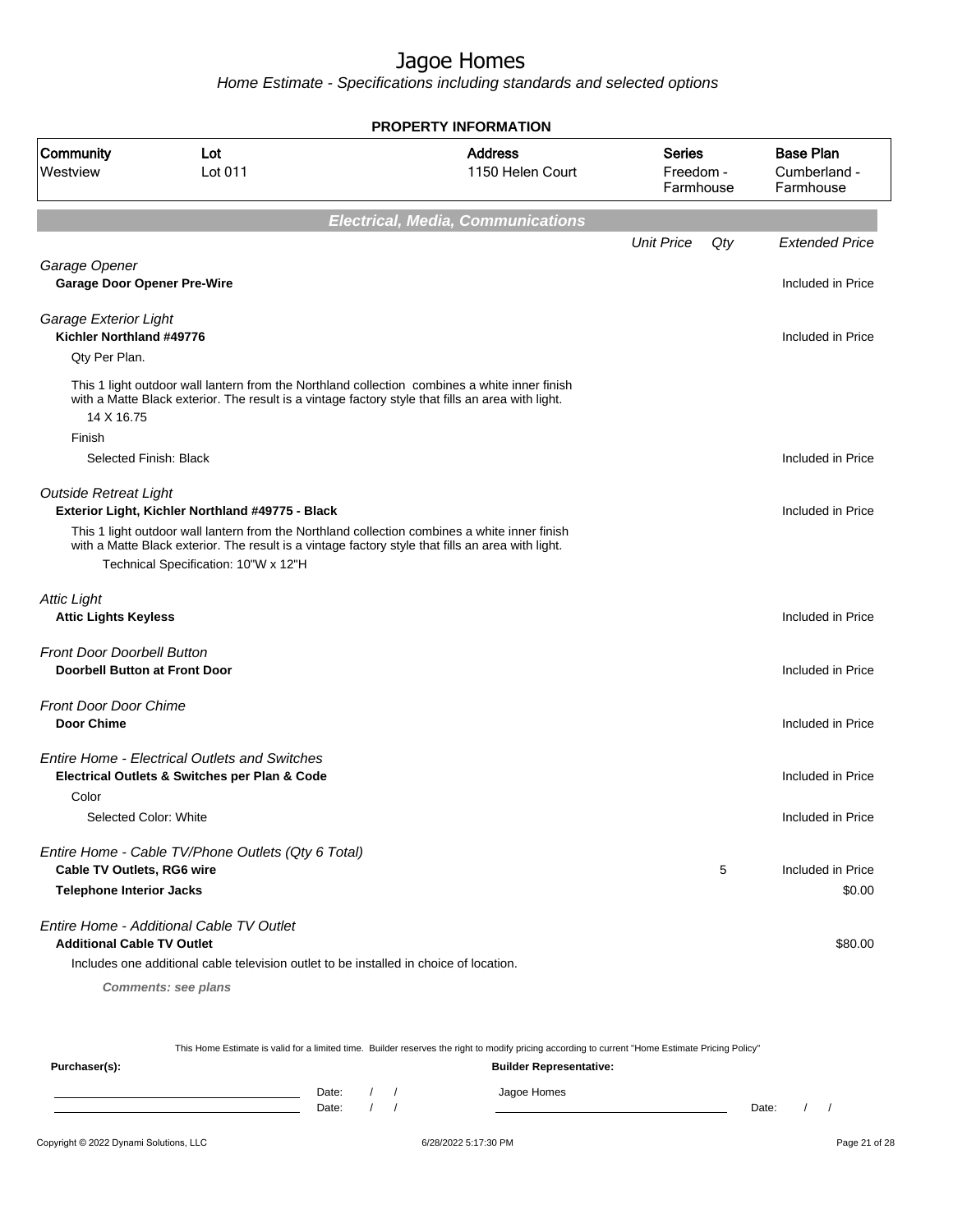|                                                                             |                                                                                                                                                                                                                          | <b>PROPERTY INFORMATION</b>                                                              |                                  |     |                                               |
|-----------------------------------------------------------------------------|--------------------------------------------------------------------------------------------------------------------------------------------------------------------------------------------------------------------------|------------------------------------------------------------------------------------------|----------------------------------|-----|-----------------------------------------------|
| Community<br>Westview                                                       | Lot<br>Lot 011                                                                                                                                                                                                           | <b>Address</b><br>1150 Helen Court                                                       | Series<br>Freedom -<br>Farmhouse |     | <b>Base Plan</b><br>Cumberland -<br>Farmhouse |
|                                                                             |                                                                                                                                                                                                                          | <b>Electrical, Media, Communications</b>                                                 |                                  |     |                                               |
|                                                                             |                                                                                                                                                                                                                          |                                                                                          | <b>Unit Price</b>                | Qty | <b>Extended Price</b>                         |
|                                                                             | Entire Home - Braced and Wired for Future Ceiling Fan at Existing Ceiling Light<br>Light Location Braced and Wired for Future Ceiling Fan<br>Includes addition of bracing and box for ceiling fan addition with a switch |                                                                                          | \$115.00                         | 3   | \$345.00                                      |
|                                                                             | Comments: Bed 2, 34                                                                                                                                                                                                      |                                                                                          |                                  |     |                                               |
| Fan                                                                         | Entire Home - Braced and Wired for Future Ceiling Fan with Switch<br><b>Comments: Owner's</b>                                                                                                                            | Light Outlet with 2 Switches, Capped with Plate Cover, Braced & Wired for Future Ceiling |                                  |     | \$200.00                                      |
| <b>Entire Home Electrical Service</b><br><b>Electrical Service 200 AMP</b>  | Includes 200 AMP electric service upgrade for the entire house.                                                                                                                                                          |                                                                                          |                                  |     | Included in Price                             |
| <b>Exterior Electrical Service</b><br><b>Electrical Service Underground</b> |                                                                                                                                                                                                                          |                                                                                          |                                  |     | Included in Price                             |
| <b>Smoke Detectors</b><br>Smoke Detectors, per plan                         |                                                                                                                                                                                                                          |                                                                                          |                                  |     | Included in Price                             |
| Carbon Monoxide Detectors                                                   | Carbon Monoxide Detectors, per plan                                                                                                                                                                                      |                                                                                          |                                  |     | Included in Price                             |
|                                                                             |                                                                                                                                                                                                                          | <b>HVAC</b>                                                                              |                                  |     |                                               |
|                                                                             |                                                                                                                                                                                                                          |                                                                                          | <b>Unit Price</b>                | Qty | <b>Extended Price</b>                         |
| <b>Entire Home Air Conditioner</b><br>14 Seer Air Conditioning System       | Up to 14 Seer Air Conditioning System                                                                                                                                                                                    |                                                                                          |                                  |     | Included in Price                             |
| <b>Entire Home Furnace</b>                                                  | 92% Plus High Efficiency Gas Home Furnace                                                                                                                                                                                |                                                                                          |                                  |     | Included in Price                             |
|                                                                             | Includes 92% plus high efficiency gas home furnace<br>Builder makes no guarantee with respect to heating and cooling cost                                                                                                |                                                                                          |                                  |     |                                               |
| Entire Home Furnace Filter                                                  | Aprilaire Model 2000 Series Air Filter                                                                                                                                                                                   |                                                                                          |                                  |     | Included in Price                             |
| <b>Entire Home Thermostat</b><br><b>Programmable Thermostat</b>             |                                                                                                                                                                                                                          |                                                                                          |                                  |     | Included in Price                             |

| This Home Estimate is valid for a limited time. Builder reserves the right to modify pricing according to current "Home Estimate Pricing Policy" |  |       |  |  |                                |       |  |  |
|--------------------------------------------------------------------------------------------------------------------------------------------------|--|-------|--|--|--------------------------------|-------|--|--|
| Purchaser(s):                                                                                                                                    |  |       |  |  | <b>Builder Representative:</b> |       |  |  |
|                                                                                                                                                  |  | Date: |  |  | Jagoe Homes                    |       |  |  |
|                                                                                                                                                  |  | Date: |  |  |                                | Date: |  |  |
|                                                                                                                                                  |  |       |  |  |                                |       |  |  |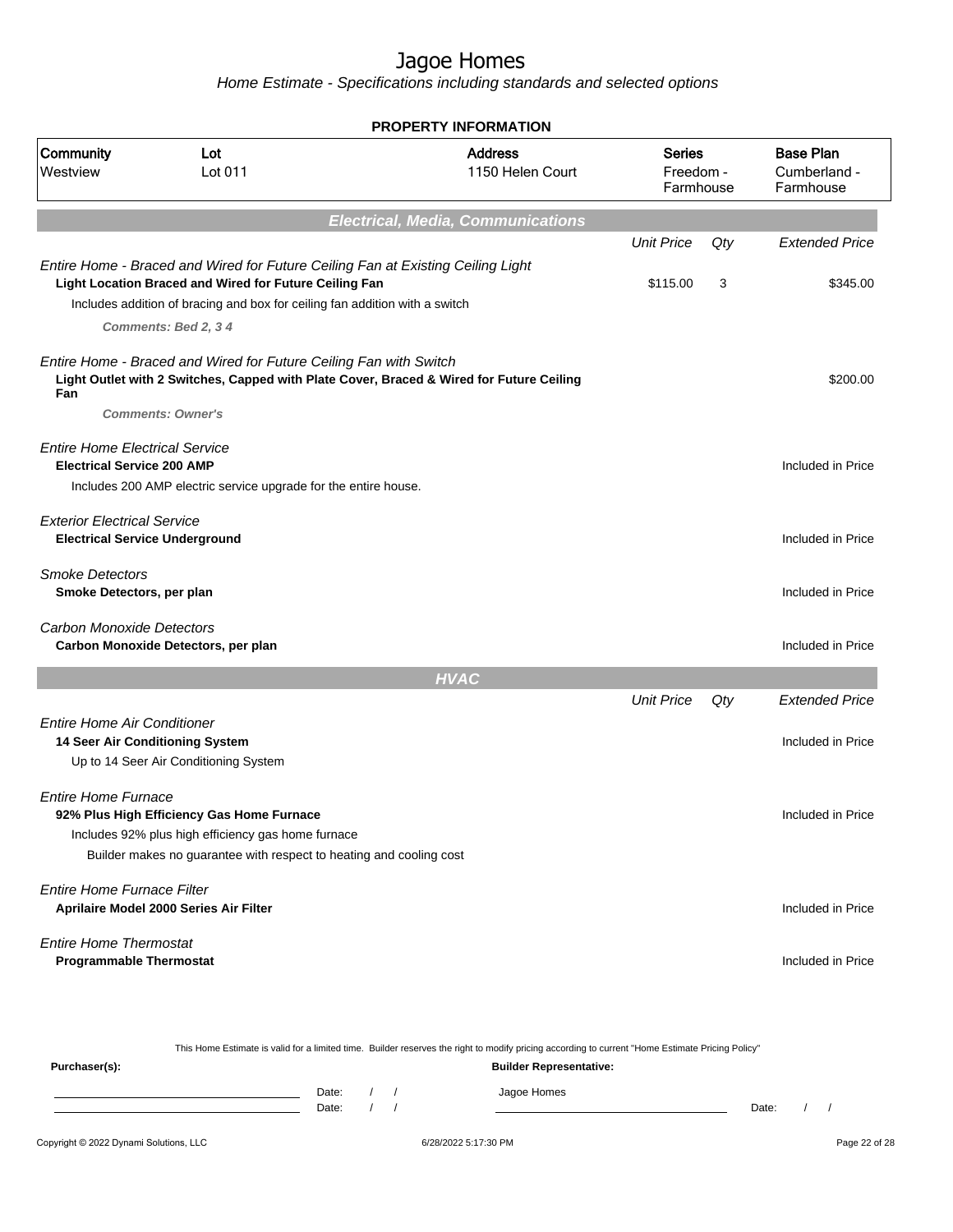Home Estimate - Specifications including standards and selected options

|                                                                           |                                                                                                                                                    | <b>PROPERTY INFORMATION</b>                                                                                                                      |                                  |     |                                               |
|---------------------------------------------------------------------------|----------------------------------------------------------------------------------------------------------------------------------------------------|--------------------------------------------------------------------------------------------------------------------------------------------------|----------------------------------|-----|-----------------------------------------------|
| Community<br>Westview                                                     | Lot<br>Lot 011                                                                                                                                     | <b>Address</b><br>1150 Helen Court                                                                                                               | Series<br>Freedom -<br>Farmhouse |     | <b>Base Plan</b><br>Cumberland -<br>Farmhouse |
|                                                                           |                                                                                                                                                    | <b>HVAC</b>                                                                                                                                      |                                  |     |                                               |
|                                                                           |                                                                                                                                                    |                                                                                                                                                  | <b>Unit Price</b>                | Qty | <b>Extended Price</b>                         |
| <b>Indoor Air Quality</b>                                                 | Honeywell Fresh Air Ventilation System                                                                                                             |                                                                                                                                                  |                                  |     | Included in Price                             |
| <b>Entire Home Duct System</b><br><b>Flexible Duct</b>                    |                                                                                                                                                    |                                                                                                                                                  |                                  |     | Included in Price                             |
| Entire Home Return Air<br><b>Multiple Return Air Vents</b>                | One Return per Bedroom & One Central Return                                                                                                        |                                                                                                                                                  |                                  |     | Included in Price                             |
|                                                                           |                                                                                                                                                    |                                                                                                                                                  |                                  |     |                                               |
| Laundry Dryer Vent<br><b>Dryer Vent Vented to Outside</b>                 |                                                                                                                                                    |                                                                                                                                                  |                                  |     | Included in Price                             |
|                                                                           |                                                                                                                                                    | <b>Floor Coverings</b>                                                                                                                           |                                  |     |                                               |
|                                                                           |                                                                                                                                                    |                                                                                                                                                  | <b>Unit Price</b>                | Qty | <b>Extended Price</b>                         |
| <b>Entire Home Carpet Selection</b><br><b>Mohawk Carpet   Top Card II</b> |                                                                                                                                                    |                                                                                                                                                  |                                  |     | Included in Price                             |
| Color                                                                     | Our Proven Performer, Top Card II, offers colorfast and consistent solution dyed Everstrand<br>polyester fiber with a 15 yr Manufacturer Warranty. |                                                                                                                                                  |                                  |     |                                               |
|                                                                           | Selected Color: 945 London Fog                                                                                                                     |                                                                                                                                                  |                                  |     | Included in Price                             |
|                                                                           |                                                                                                                                                    |                                                                                                                                                  |                                  |     |                                               |
| <b>Entire Home Carpet Pad</b><br>6# Carpet Pad                            |                                                                                                                                                    |                                                                                                                                                  |                                  |     | Included in Price                             |
| <b>Family Room</b>                                                        | Luxury Vinyl Plank   Mohawk Arrington                                                                                                              |                                                                                                                                                  |                                  |     | \$760.00                                      |
|                                                                           | Mohawk's Arrington offers a water-resistant construction, comfort underfoot, and high<br>resistance to dents and scratches in a hardwood look.     |                                                                                                                                                  |                                  |     |                                               |
| Color                                                                     | Selected Color: Gotham Gray AP896                                                                                                                  |                                                                                                                                                  |                                  |     | Included in Price                             |
| Direction                                                                 |                                                                                                                                                    |                                                                                                                                                  |                                  |     |                                               |
|                                                                           | Selected Direction: Side to Side                                                                                                                   |                                                                                                                                                  |                                  |     | Included in Price                             |
| Foyer/Foyer Closet(s)                                                     | Luxury Vinyl Plank   Mohawk Arrington                                                                                                              |                                                                                                                                                  |                                  |     | Included in Price                             |
|                                                                           | Mohawk's Arrington offers a water-resistant construction, comfort underfoot, and high<br>resistance to dents and scratches in a hardwood look.     |                                                                                                                                                  |                                  |     |                                               |
| Color                                                                     | Selected Color: Gotham Gray AP896                                                                                                                  |                                                                                                                                                  |                                  |     | Included in Price                             |
|                                                                           |                                                                                                                                                    | This Home Estimate is valid for a limited time. Builder reserves the right to modify pricing according to current "Home Estimate Pricing Policy" |                                  |     |                                               |
| Purchaser(s):                                                             |                                                                                                                                                    | <b>Builder Representative:</b>                                                                                                                   |                                  |     |                                               |

Date: / / Jagoe Homes<br>Date: / / Jagoe Homes Date: / / Date: / /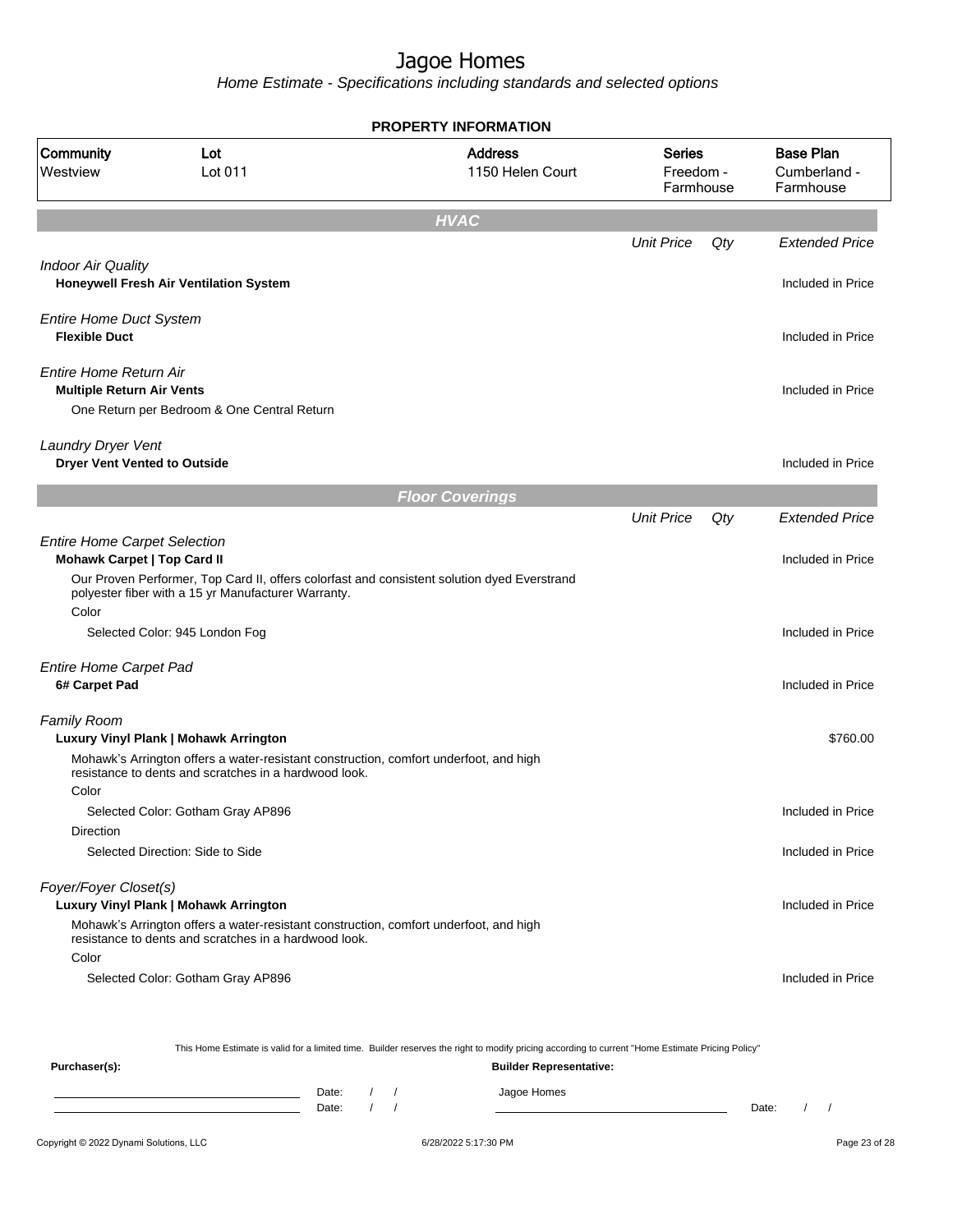Home Estimate - Specifications including standards and selected options

|                                           |                                                                                                                                                | <b>PROPERTY INFORMATION</b>        |                                         |     |                                               |
|-------------------------------------------|------------------------------------------------------------------------------------------------------------------------------------------------|------------------------------------|-----------------------------------------|-----|-----------------------------------------------|
| Community<br>Westview                     | Lot<br>Lot 011                                                                                                                                 | <b>Address</b><br>1150 Helen Court | <b>Series</b><br>Freedom -<br>Farmhouse |     | <b>Base Plan</b><br>Cumberland -<br>Farmhouse |
|                                           |                                                                                                                                                | <b>Floor Coverings</b>             |                                         |     |                                               |
|                                           |                                                                                                                                                |                                    | <b>Unit Price</b>                       | Qty | <b>Extended Price</b>                         |
| Foyer/Foyer Closet(s)<br><b>Direction</b> |                                                                                                                                                |                                    |                                         |     |                                               |
|                                           | Selected Direction: Side to Side                                                                                                               |                                    |                                         |     | Included in Price                             |
| <b>Owner's Bath Flooring</b>              |                                                                                                                                                |                                    |                                         |     |                                               |
|                                           | Luxury Vinyl Plank   Mohawk Arrington                                                                                                          |                                    |                                         |     | Included in Price                             |
|                                           | Mohawk's Arrington offers a water-resistant construction, comfort underfoot, and high<br>resistance to dents and scratches in a hardwood look. |                                    |                                         |     |                                               |
| Color                                     |                                                                                                                                                |                                    |                                         |     |                                               |
|                                           | Selected Color: Gotham Gray AP896                                                                                                              |                                    |                                         |     | Included in Price                             |
| Direction                                 |                                                                                                                                                |                                    |                                         |     |                                               |
|                                           | Selected Direction: Side to Side                                                                                                               |                                    |                                         |     | Included in Price                             |
| Kitchen/Dining Area/Back Hall             | Luxury Vinyl Plank   Mohawk Arrington                                                                                                          |                                    |                                         |     | Included in Price                             |
|                                           | Mohawk's Arrington offers a water-resistant construction, comfort underfoot, and high<br>resistance to dents and scratches in a hardwood look. |                                    |                                         |     |                                               |
| Color                                     |                                                                                                                                                |                                    |                                         |     |                                               |
|                                           | Selected Color: Gotham Gray AP896                                                                                                              |                                    |                                         |     | Included in Price                             |
| Direction                                 |                                                                                                                                                |                                    |                                         |     |                                               |
|                                           | Selected Direction: Side to Side                                                                                                               |                                    |                                         |     | Included in Price                             |
| <b>Bath 2 Flooring</b>                    |                                                                                                                                                |                                    |                                         |     |                                               |
|                                           | Luxury Vinyl Plank   Mohawk Arrington                                                                                                          |                                    |                                         |     | Included in Price                             |
|                                           | Mohawk's Arrington offers a water-resistant construction, comfort underfoot, and high<br>resistance to dents and scratches in a hardwood look. |                                    |                                         |     |                                               |
| Color                                     |                                                                                                                                                |                                    |                                         |     |                                               |
|                                           | Selected Color: Gotham Gray AP896                                                                                                              |                                    |                                         |     | Included in Price                             |
| Direction                                 |                                                                                                                                                |                                    |                                         |     |                                               |
|                                           | Selected Direction: Side to Side                                                                                                               |                                    |                                         |     | Included in Price                             |
| <b>Powder Room Flooring</b>               |                                                                                                                                                |                                    |                                         |     |                                               |
|                                           | Luxury Vinyl Plank   Mohawk Arrington                                                                                                          |                                    |                                         |     | Included in Price                             |
|                                           | Mohawk's Arrington offers a water-resistant construction, comfort underfoot, and high<br>resistance to dents and scratches in a hardwood look. |                                    |                                         |     |                                               |
| Color                                     |                                                                                                                                                |                                    |                                         |     |                                               |
|                                           | Selected Color: Gotham Gray AP896                                                                                                              |                                    |                                         |     | Included in Price                             |
| Direction                                 |                                                                                                                                                |                                    |                                         |     |                                               |
|                                           | Selected Direction: Side to Side                                                                                                               |                                    |                                         |     | Included in Price                             |
|                                           |                                                                                                                                                |                                    |                                         |     |                                               |

This Home Estimate is valid for a limited time. Builder reserves the right to modify pricing according to current "Home Estimate Pricing Policy" **Purchaser(s): Builder Representative:** Date: / / Jagoe Homes<br>Date: / / Jagoe Homes Date: / / Date: / /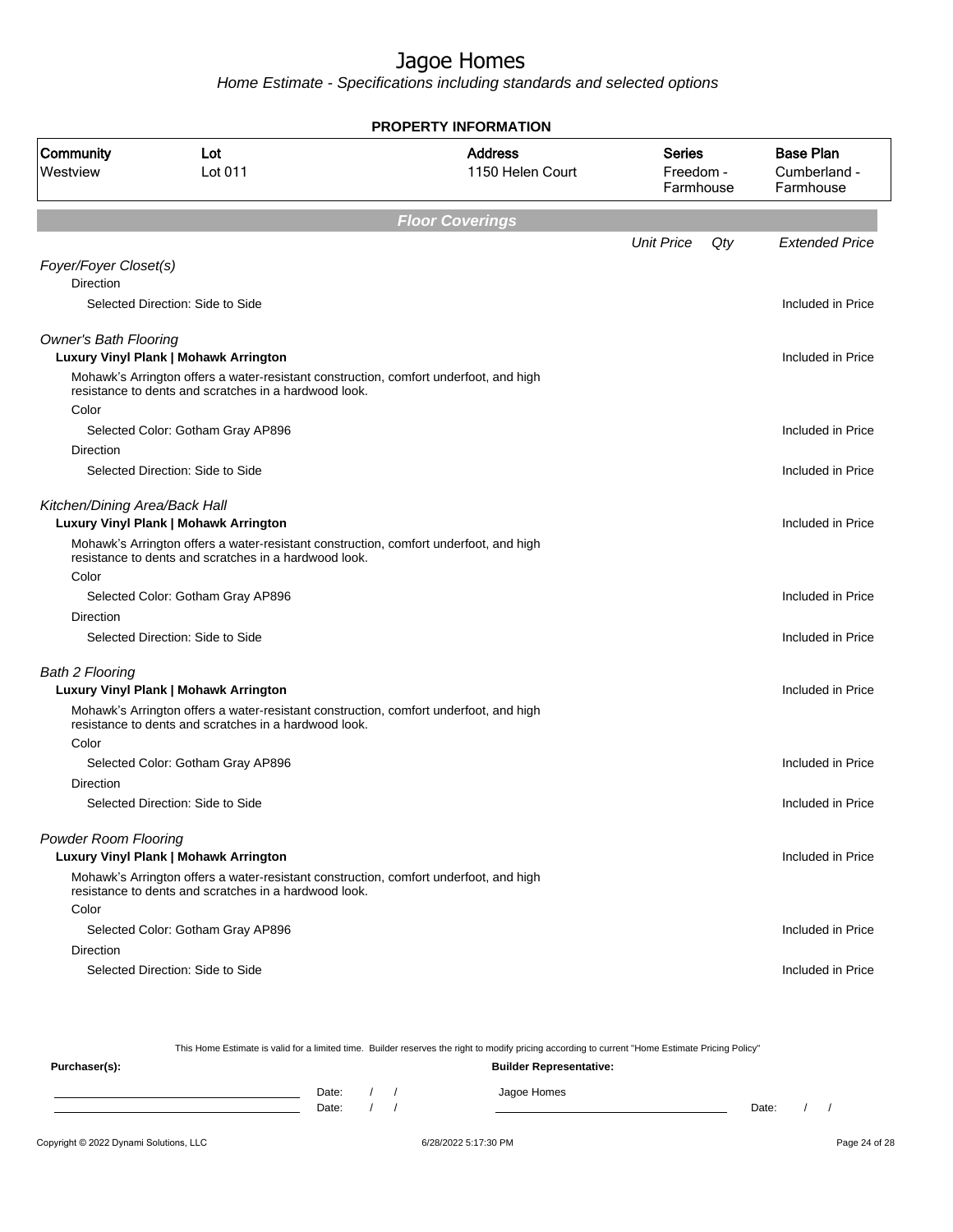Home Estimate - Specifications including standards and selected options

|                                       |                                                                                                                                                | <b>PROPERTY INFORMATION</b>        |                                         |     |                                               |
|---------------------------------------|------------------------------------------------------------------------------------------------------------------------------------------------|------------------------------------|-----------------------------------------|-----|-----------------------------------------------|
| Community<br>Westview                 | Lot<br>Lot 011                                                                                                                                 | <b>Address</b><br>1150 Helen Court | <b>Series</b><br>Freedom -<br>Farmhouse |     | <b>Base Plan</b><br>Cumberland -<br>Farmhouse |
|                                       |                                                                                                                                                | <b>Floor Coverings</b>             |                                         |     |                                               |
|                                       |                                                                                                                                                |                                    | <b>Unit Price</b>                       | Qty | <b>Extended Price</b>                         |
| <b>Laundry Flooring</b>               | Luxury Vinyl Plank   Mohawk Arrington                                                                                                          |                                    |                                         |     | Included in Price                             |
| Color                                 | Mohawk's Arrington offers a water-resistant construction, comfort underfoot, and high<br>resistance to dents and scratches in a hardwood look. |                                    |                                         |     |                                               |
|                                       | Selected Color: Gotham Gray AP896                                                                                                              |                                    |                                         |     | Included in Price                             |
| Direction                             |                                                                                                                                                |                                    |                                         |     |                                               |
|                                       | Selected Direction: Side to Side                                                                                                               |                                    |                                         |     | Included in Price                             |
|                                       |                                                                                                                                                | <b>Shelving</b>                    |                                         |     |                                               |
|                                       |                                                                                                                                                |                                    | <b>Unit Price</b>                       | Qty | <b>Extended Price</b>                         |
| <b>Owner's Closet Shelf &amp; Rod</b> |                                                                                                                                                |                                    |                                         |     |                                               |
|                                       | Closet Shelf 12" Shelf & Rod - 2 Runs Width of Closet - Supported 2'0" O.C. Vented                                                             |                                    |                                         |     | Included in Price                             |
| Long Garment Hanging                  |                                                                                                                                                |                                    |                                         |     |                                               |
|                                       | Selected Long Garment Hanging: None                                                                                                            |                                    |                                         |     | Included in Price                             |
| Standard Hanging                      |                                                                                                                                                |                                    |                                         |     |                                               |
|                                       | Selected Standard Hanging: Standard Hanging (42" & 84")                                                                                        |                                    |                                         |     | Included in Price                             |
| Bedroom 2 Closet Shelf & Rod          | Closet Shelf 12" Shelf & Rod - 2 Runs Width of Closet - Supported 2'0" O.C. Vented                                                             |                                    |                                         |     | Included in Price                             |
| Long Garment Hanging                  |                                                                                                                                                |                                    |                                         |     |                                               |
|                                       | Selected Long Garment Hanging: None                                                                                                            |                                    |                                         |     | Included in Price                             |
| Standard Hanging                      |                                                                                                                                                |                                    |                                         |     |                                               |
|                                       | Selected Standard Hanging: Standard Hanging (42" & 84")                                                                                        |                                    |                                         |     | Included in Price                             |
| Bedroom 3 Closet Shelf & Rod          |                                                                                                                                                |                                    |                                         |     |                                               |
|                                       | Closet Shelf 12" Shelf & Rod - 2 Runs Width of Closet - Supported 2'0" O.C. Vented                                                             |                                    |                                         |     | Included in Price                             |
| Long Garment Hanging                  |                                                                                                                                                |                                    |                                         |     |                                               |
|                                       | Selected Long Garment Hanging: None                                                                                                            |                                    |                                         |     | Included in Price                             |
| Standard Hanging                      |                                                                                                                                                |                                    |                                         |     |                                               |
|                                       | Selected Standard Hanging: Standard Hanging (42" & 84")                                                                                        |                                    |                                         |     | Included in Price                             |
| Bedroom 4 Closet Shelf & Rod          |                                                                                                                                                |                                    |                                         |     |                                               |
|                                       | Closet Shelf 12" Shelf & Rod - 2 Runs Width of Closet - Supported 2'0" O.C. Vented                                                             |                                    |                                         |     | Included in Price                             |
| Long Garment Hanging                  |                                                                                                                                                |                                    |                                         |     |                                               |
|                                       | Selected Long Garment Hanging: None                                                                                                            |                                    |                                         |     | Included in Price                             |
| Standard Hanging                      |                                                                                                                                                |                                    |                                         |     |                                               |
|                                       | Selected Standard Hanging: Standard Hanging (42" & 84")                                                                                        |                                    |                                         |     | Included in Price                             |

This Home Estimate is valid for a limited time. Builder reserves the right to modify pricing according to current "Home Estimate Pricing Policy" **Purchaser(s): Builder Representative:** Date: / / Jagoe Homes<br>Date: / / Jagoe Homes Date: / / Date: / /

Copyright © 2022 Dynami Solutions, LLC <br>
6/28/2022 5:17:30 PM Page 25 of 28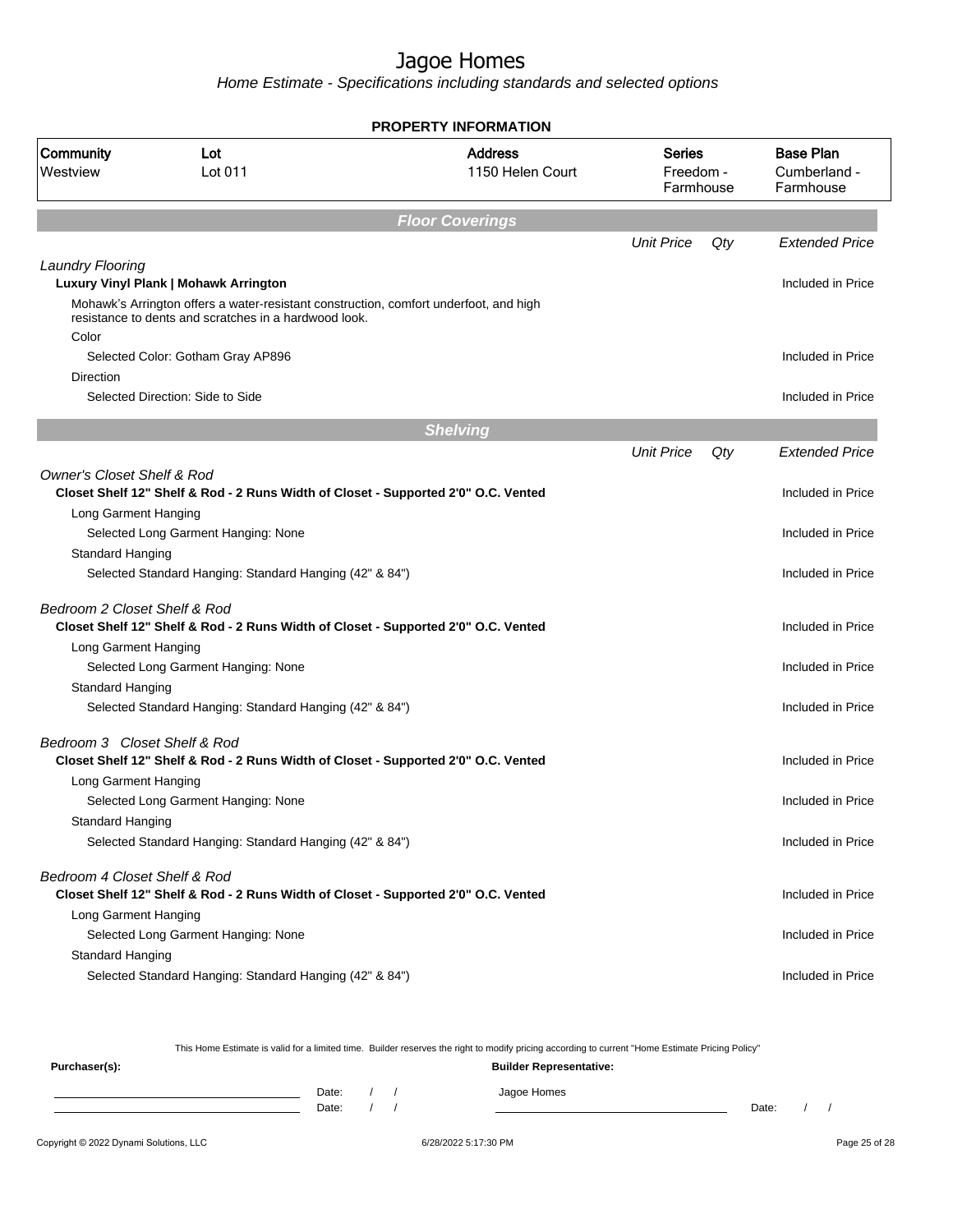|                                                                  |                                                                                                       | <b>PROPERTY INFORMATION</b>        |                                         |     |                                               |
|------------------------------------------------------------------|-------------------------------------------------------------------------------------------------------|------------------------------------|-----------------------------------------|-----|-----------------------------------------------|
| Community<br>Westview                                            | Lot<br>Lot 011                                                                                        | <b>Address</b><br>1150 Helen Court | <b>Series</b><br>Freedom -<br>Farmhouse |     | <b>Base Plan</b><br>Cumberland -<br>Farmhouse |
|                                                                  |                                                                                                       | <b>Shelving</b>                    |                                         |     |                                               |
|                                                                  |                                                                                                       |                                    | <b>Unit Price</b>                       | Qty | <b>Extended Price</b>                         |
| <b>Entire Home Storage Shelf</b>                                 | Storage Shelf 12" and 16" deep- Vented (per plan)                                                     |                                    |                                         |     | Included in Price                             |
|                                                                  |                                                                                                       | <b>Foundations</b>                 |                                         |     |                                               |
|                                                                  |                                                                                                       |                                    | <b>Unit Price</b>                       | Qty | <b>Extended Price</b>                         |
| <b>Entire Home Footing Size</b><br>19" Wide x 8" Deep, 3000 psi, |                                                                                                       |                                    |                                         |     | \$0.00                                        |
|                                                                  |                                                                                                       | <b>Framing</b>                     |                                         |     |                                               |
|                                                                  |                                                                                                       |                                    | <b>Unit Price</b>                       | Qty | <b>Extended Price</b>                         |
| Entire Home 2 x 4 Wall Studs                                     | Studs 2 x 4 @ 16" oc, SPF Grade                                                                       |                                    |                                         |     | Included in Price                             |
| Entire Home 2 x 6 Wall Studs                                     | Studs 2 x 6 @ 24" oc, SPF Grade (Per Plan)                                                            |                                    |                                         |     | Included in Price                             |
|                                                                  | <b>Entire Home Exterior Wall Sheathing</b><br>Exterior Wall Sheathing (7/16" OSB &/or 1/2" Styrofoam) |                                    |                                         |     | Included in Price                             |
|                                                                  | Entire Home Exterior Wall House Wrap<br><b>Exterior Wall Covering House Wrap</b>                      |                                    |                                         |     | Included in Price                             |
| <b>Entire Home Foundation Plates</b>                             | Foundation Plates treated yellow pine                                                                 |                                    |                                         |     | Included in Price                             |
|                                                                  | Entire Home - Sub Floor (Where Applicable)<br>Sub Floor 3/4" OSB T&G, glued & screwed or nailed       |                                    |                                         |     | Included in Price                             |
| Main Level Ceiling Heights<br>Interior Flat Ceiling Height 9'0"  | Certain ceiling heights may vary.                                                                     |                                    |                                         |     | Included in Price                             |
| Per Plan Roof Trusses<br><b>Roof Trusses</b>                     |                                                                                                       |                                    |                                         |     | Included in Price                             |
| <b>Roof Sheathing</b><br>Roof Sheathing 7/16" OSB                |                                                                                                       |                                    |                                         |     | Included in Price                             |
| 2nd Level Ceiling Heights<br>Interior Flat Ceiling Height 8'0"   |                                                                                                       |                                    |                                         |     | Included in Price                             |

|               | This Home Estimate is valid for a limited time. Builder reserves the right to modify pricing according to current "Home Estimate Pricing Policy" |  |  |  |             |       |  |  |  |
|---------------|--------------------------------------------------------------------------------------------------------------------------------------------------|--|--|--|-------------|-------|--|--|--|
| Purchaser(s): | <b>Builder Representative:</b>                                                                                                                   |  |  |  |             |       |  |  |  |
|               | Date:                                                                                                                                            |  |  |  | Jagoe Homes |       |  |  |  |
|               | Date:                                                                                                                                            |  |  |  |             | Date: |  |  |  |
|               |                                                                                                                                                  |  |  |  |             |       |  |  |  |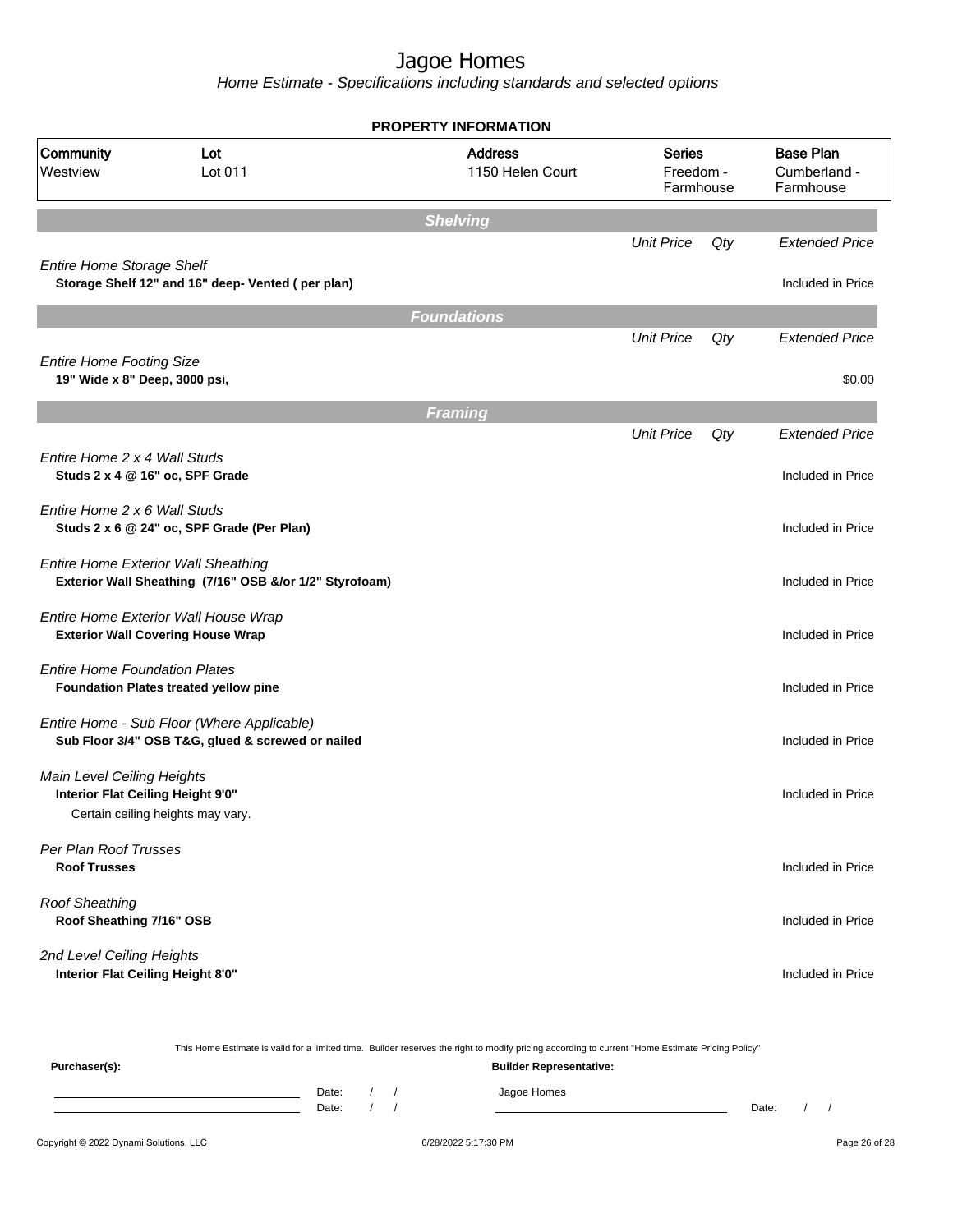|                                                          |                                                                                                                                                                                                                                                                | <b>PROPERTY INFORMATION</b>                        |                                         |     |                                               |  |
|----------------------------------------------------------|----------------------------------------------------------------------------------------------------------------------------------------------------------------------------------------------------------------------------------------------------------------|----------------------------------------------------|-----------------------------------------|-----|-----------------------------------------------|--|
| Community<br>Westview                                    | Lot<br>Lot 011                                                                                                                                                                                                                                                 | <b>Address</b><br>1150 Helen Court                 | <b>Series</b><br>Freedom -<br>Farmhouse |     | <b>Base Plan</b><br>Cumberland -<br>Farmhouse |  |
|                                                          |                                                                                                                                                                                                                                                                | <b>Framing</b>                                     |                                         |     |                                               |  |
| 2nd Level Ceiling Heights                                | Certain ceiling heights may vary.                                                                                                                                                                                                                              |                                                    | <b>Unit Price</b>                       | Qty | <b>Extended Price</b>                         |  |
| 2nd Floor Floor System<br>14" I-Joists (Spacing per Mfg) |                                                                                                                                                                                                                                                                |                                                    |                                         |     | Included in Price                             |  |
|                                                          |                                                                                                                                                                                                                                                                | <b>Landscaping &amp; Yard</b>                      |                                         |     |                                               |  |
| <b>Exterior Lawn Sod</b>                                 | Sod All of Yard, Fescue & Bluegrass (Excludes Areas with Brush & Trees & Retention                                                                                                                                                                             |                                                    | <b>Unit Price</b>                       | Qty | <b>Extended Price</b><br>Included in Price    |  |
| <b>Basins</b> )<br>Shrubs & Trees                        | Shrubs & Trees 5/18" shrubs, 3/3' upright shrubs, 1 tree and landscape mulch                                                                                                                                                                                   |                                                    |                                         |     | Included in Price                             |  |
|                                                          |                                                                                                                                                                                                                                                                | <b>Ventilation</b>                                 |                                         |     |                                               |  |
| <b>Bath Vent Fans</b>                                    |                                                                                                                                                                                                                                                                |                                                    | <b>Unit Price</b>                       | Qty | <b>Extended Price</b>                         |  |
| <b>Bath Fans Vented to Exterior</b>                      | Kitchen Range Hood or Microwave Hood Vent<br>Kitchen Range Hood or Microwave Hood Vented to Exterior                                                                                                                                                           |                                                    |                                         |     | Included in Price<br>Included in Price        |  |
| Roof Whirlybird                                          | Aluminum Turbine Ventilator "Whirlybird", by design                                                                                                                                                                                                            |                                                    |                                         |     | Included in Price                             |  |
| <b>Home Soffit Vents</b>                                 | Soffit Vent Continuous Perforated Vinyl                                                                                                                                                                                                                        |                                                    |                                         |     | Included in Price                             |  |
|                                                          |                                                                                                                                                                                                                                                                | <b>Site Layout</b>                                 |                                         |     |                                               |  |
| Home Elevation & Site Placement                          | Elevation & Location Established by Contractor                                                                                                                                                                                                                 |                                                    | <b>Unit Price</b>                       | Qty | <b>Extended Price</b><br>Included in Price    |  |
|                                                          |                                                                                                                                                                                                                                                                | <b>Components With Feature/Colors Not Selected</b> |                                         |     |                                               |  |
|                                                          | Kitchen Backsplash - Tile                                                                                                                                                                                                                                      |                                                    |                                         |     |                                               |  |
|                                                          | Ceramic Direction for Mythology<br>01 Alabaster, 10 Black, 11 Sahara Beige, 38 Avalanche, 77 Frost, 93 Warm Gray                                                                                                                                               |                                                    |                                         |     |                                               |  |
| Purchaser(s):                                            | This Home Estimate is valid for a limited time. Builder reserves the right to modify pricing according to current "Home Estimate Pricing Policy"                                                                                                               | <b>Builder Representative:</b>                     |                                         |     |                                               |  |
|                                                          | Date:<br>$\sqrt{ }$<br>the control of the control of the control of the control of the control of<br>$\sqrt{ }$<br>$\sqrt{ }$<br>Date:<br><u> 1989 - Johann Barn, mars eta bainar eta bainar eta baina eta baina eta baina eta baina eta baina eta baina e</u> | Jagoe Homes                                        |                                         |     | Date:<br>$\left  \right $                     |  |